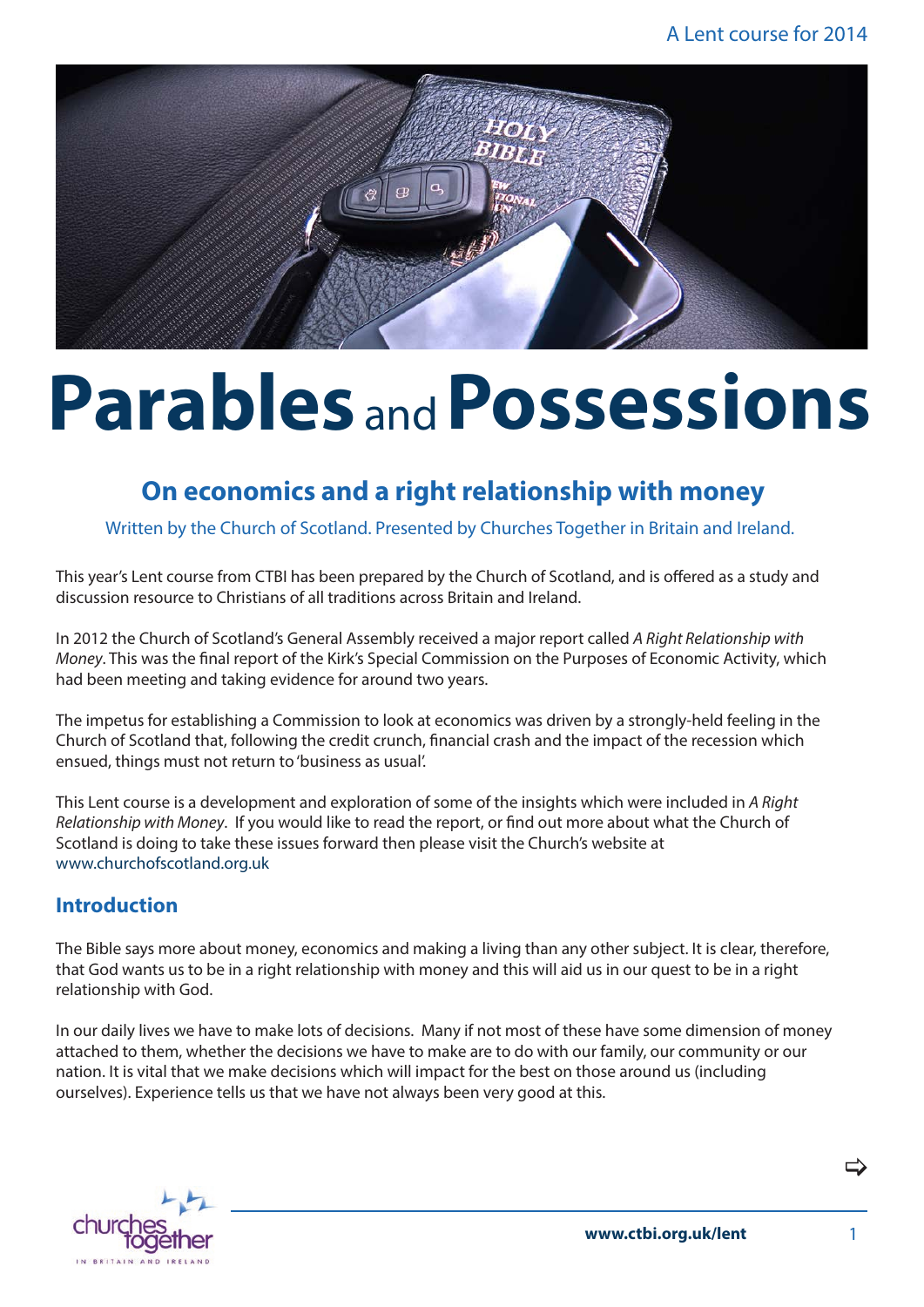

In recent years, we seem to have turned our backs on some traditional ways of managing our finances in favour of others that are not always in the best interests of ourselves, our families, our communities, our nation, and even our planet. Many of us have not hesitated to get into serious debt in order to satisfy our desire for a 'better' life. Questions have also been asked about government expenditure decisions.

Living under the kind of financial pressures to which we have subjected ourselves can have very serious effects on our mental health as well as our economic health. A right relationship with money is necessary for healthy personal relationships to prosper.

The season of Lent has sometimes been associated with sacrifice, of giving up a luxury or taking up a new responsibility for a period. In this course you are invited to lay aside any indolence (by which we mean apathy and world-weariness) around the subject of personal economics which is sometimes the result of a sense of helplessness. You are encouraged to be more discerning about those in whom you place your trust. You are challenged to identify the best interests of your neighbours, especially the weak and marginalised.

#### **How to use this course**

*Parables and Possessions* is divided into six sessions, for the six Sundays of Lent finishing with Palm Sunday. It can be used by individuals, local congregations or groups.

The course focuses on a different parable in each session. Each parable is preceded by a Lent reflection. Although written as a Lent course, it would be possible to run the course at other times, or just use an individual session if you were looking for a resource on a particular theme or parable.

## **The materials**

Each week includes a mixture of materials for reflection, commentary on one of Jesus' parables, the occasional quote to spark a reaction, some questions and a prayer. There is also a suggestion of something to do as follow-up, a practical action expressing Christian discipleship in the world.

You are invited to use these resources as a starting point; they are concise and flexible. Think what would be useful for your own context, or bring in other ideas or resources. To help a group leader prepare there is a brief summary of some key issues and ideas at the start of each session.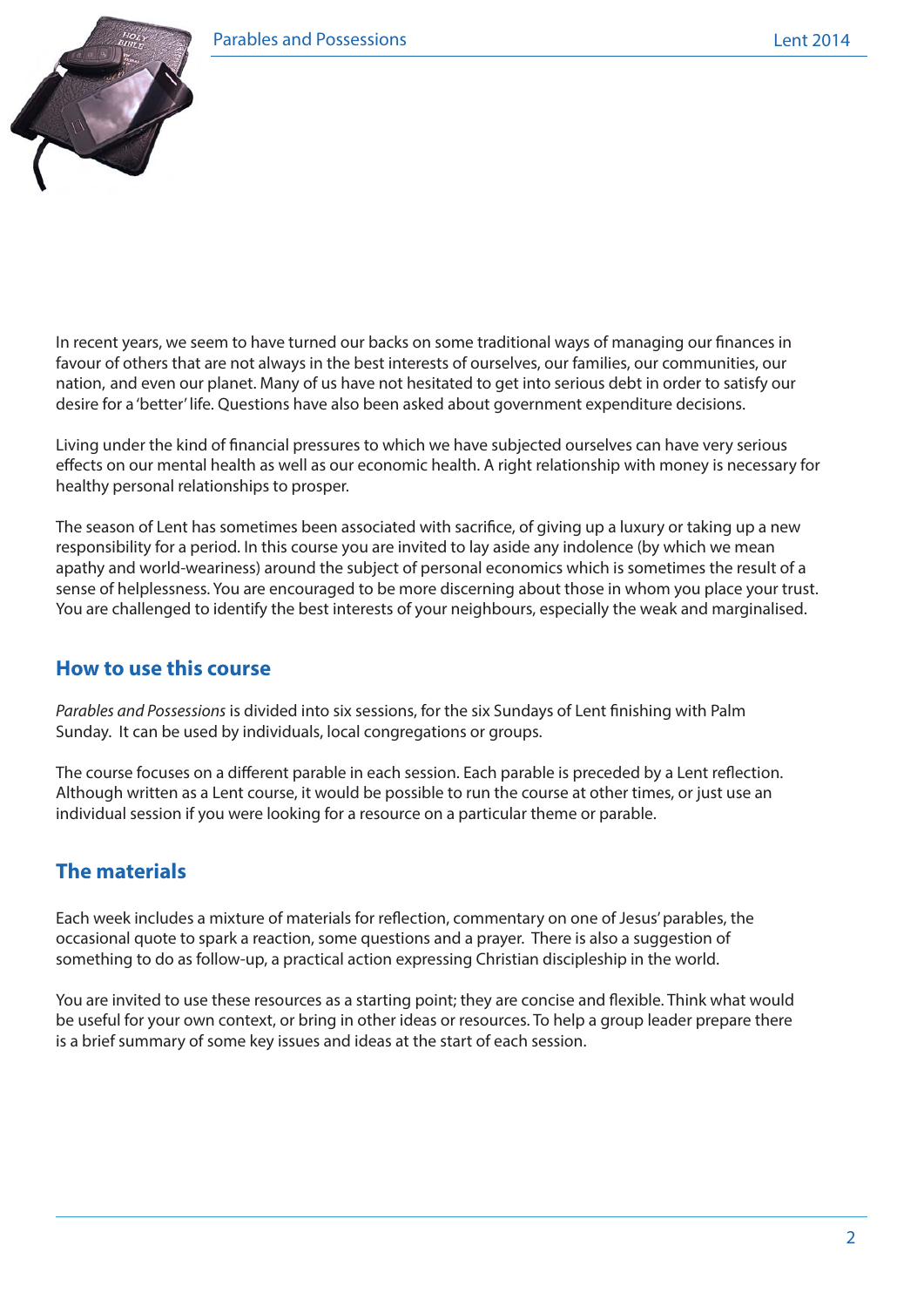

# **Temptation**



## **Week 1: The Parable of the Sower**

Matthew 13: 1-23

#### **Discussion**

#### **A gospel bias to the poor**

In this session we hope that you will reflect upon two contrasting temptations faced by Jesus throughout his ministry: the temptations to speak out and the temptation to remain silent. With the Parable of the Sower we encourage you to think about the ease with which we allow the joy of following Jesus to be crowded out of our lives.

#### **Reflection**

Jesus taught his disciples to pray 'Lead us not into temptation.'

Jesus understood temptation. He faced at least two throughout his ministry. He was tempted to speak, and tempted to stay silent.

In the desert the devil offered Jesus all the kingdoms of the world, if only he would silently collude in the delusion of putting the devil above God. Jesus was tested; would he remain silent and allow falsehood and evil to go unchallenged?

In contrast Jesus remained silent throughout most of his trial before Pilate. He might have saved his own life if only he had said the words Pilate wanted to hear. Words acknowledging Pilate's power and authority. Jesus was tested; would he speak the words of complicity for the safe and easy option?

Temptation was a real experience for Jesus.

## All that is necessary for the triumph of evil is that good men do nothing.

Attributed to Edmund Burke, an Eighteenth-Century Irish politician and philosopher

When Jesus teaches his followers to pray: 'Lead us not into temptation' he prays that we will question any system that worships wealth and possessions through a religion of consumerism. He is praying that we will pursue goals of peace and justice for all and especially for those least able to pursue them for themselves. He is praying that we have the courage to refuse to keep ourselves and our lifestyles secure while allowing others to face alone the dangers of the world. He is praying that we will know when to speak and when to pray silently.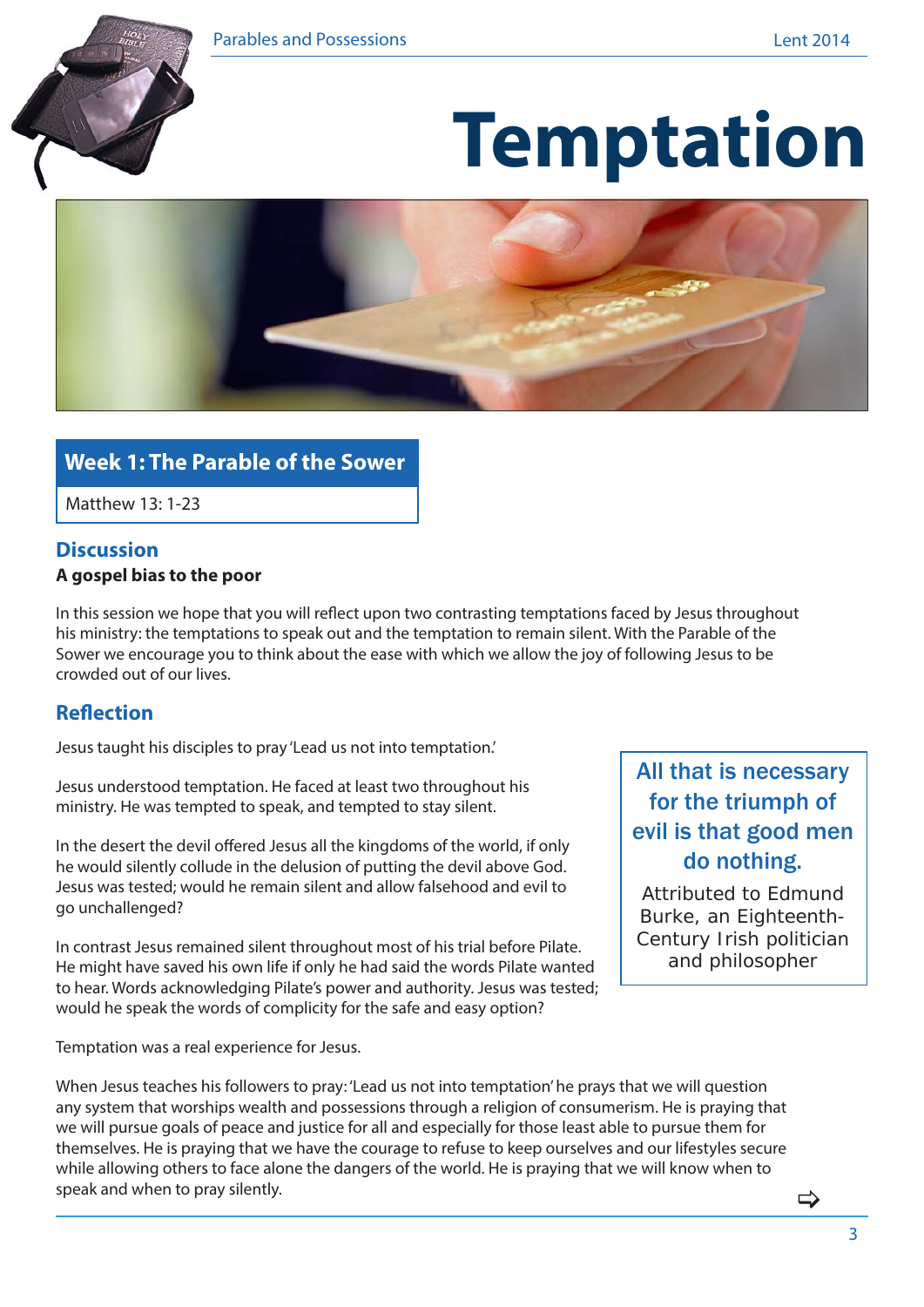

#### **Parable**

#### **Matthew 13: 1-23 - The Parable of the Sower**

Jesus spoke in parables. He encouraged faith and challenged complacency with stories which had multiple layers of meaning for those with ears to hear. The parable of the sower is an optimistic telling of how God is at work to bring about the Kingdom. Though some of his listeners may be tempted to despair that God's Kingdom would never break in to transform their lives, the sower advocates confidence as he scatters seeds on promising soil and difficult soil without discrimination. The sower knows, and the listeners know, that the job of ploughing in the seed, done after rather than before sowing, will finish the job and give maximum chance for an abundant harvest.

Matthew interprets the story for a church facing trials and temptations. The seed is now 'the word about the kingdom' and one temptation to be avoided is 'the delight of riches' which may 'choke the word' (verse 22).

Notice that Matthew does not suggest that material possessions are in themselves wrong or necessarily harmful to the Christian. The warning is not that God's word has been rejected by the followers of Jesus in favour of materialism, but that like seed it is easily choked by other concerns and appetites.

In British society today there is unprecedented access to 'stuff', those things which seem to crowd out and take over our interests and our lives. Our society tells us that if we are to be truly happy then we must have luxury goods. An in-flight magazine for a major airline has a section on 'Lust-Have' items, a department store uses the slogan 'life made fabulous'. Meanwhile there is a growing inequality in our country; some enjoy considerable amounts of disposable income while many others struggle to get by at all.

Jesus proclaims that a life made meaningful is one which receives God's word like good soil receives good seed. A happy life is one in which God's word roots itself deeply. Temptations may come but they will not cut deep enough to destroy those roots. As his followers we seek the grace to be good soil. Then, with Jesus, we may anticipate a harvest of fruit many times more than might have been expected from the seeds scattered.

#### **Go and do likewise: what it means for us today**

Churches have a special interest in speaking about poverty. The Biblical warnings of the prophets and the example of Jesus teach us that the voices of the vulnerable and underprivileged must be heard by the rich and powerful.

In Britain today there are many widely held myths about poverty and its causes. These myths are convenient for politicians and the media as they allow those living in poverty to be blamed for their situation and permit the rest of society to take no responsibility for their condition. Myths about the personal failings of a whole section of society create stigma and a culture of blame and criticism: them for being idle, feckless, scroungers, fraudsters, substance abusers and so on. What's missing is any Biblical principle of caring, learning, serving and loving. These myths, commonly held by the general public and churchgoers alike, ignore the evidence and statistics as well as the wider systemic reasons for social and economic inequality and how they are connected to health, education and employment.

Poverty in the UK is not just a reason for charity, but is an injustice crying out for correction. A starting point is for leaders, in politics, society and the church, to speak out and raise the level of public debate about poverty and injustice. Otherwise the myths and lies about poverty, like the weeds in the parable, overcome the truth. "Justice is turned back, and righteousness stands at a distance; for truth stumbles in the public square, and uprightness cannot enter." (Isaiah 59:14)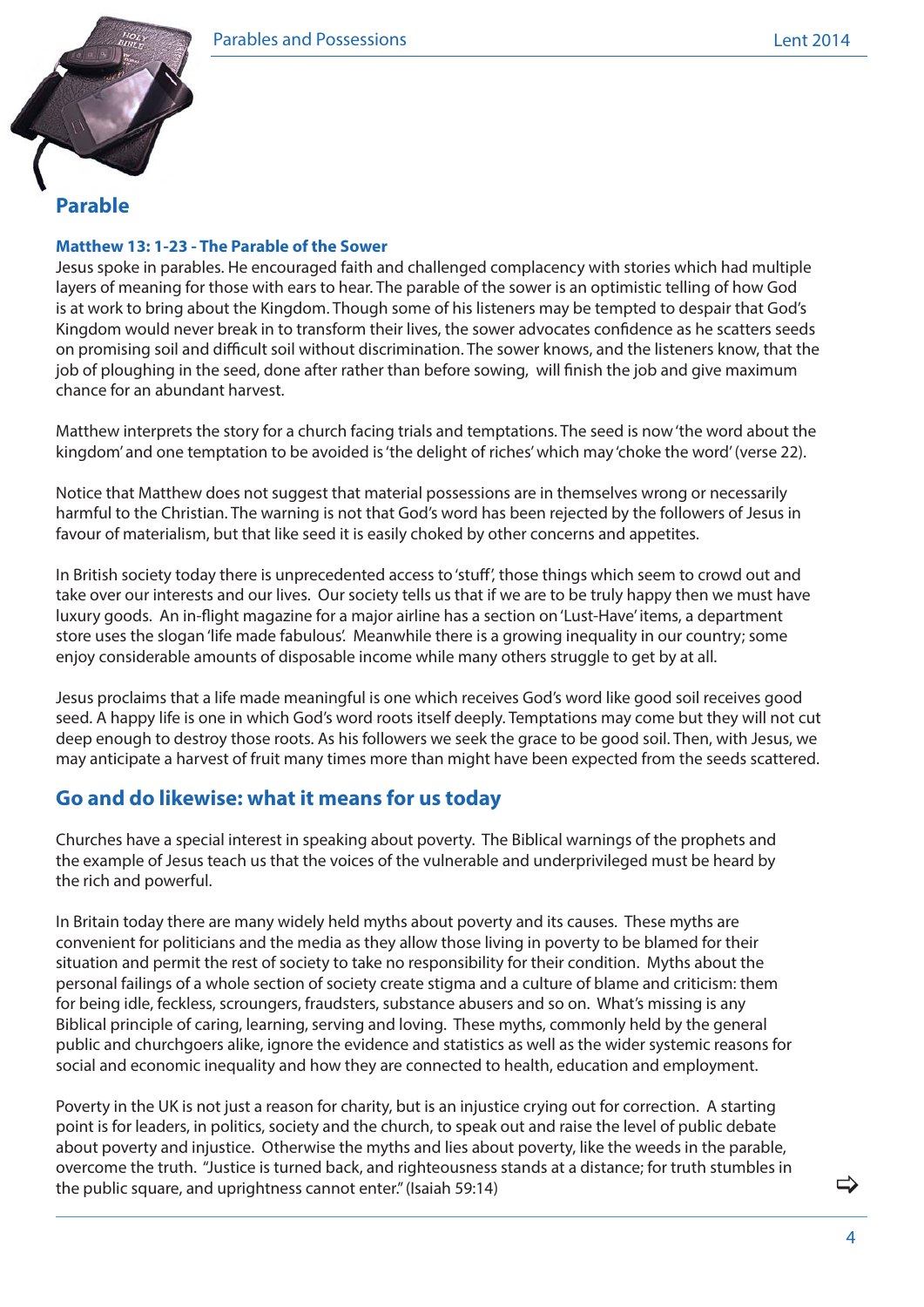

"Reject the values and false morality that underlie these attitudes. A rat race is for rats. We're not rats. We're human beings. Reject the insidious pressures in society that would blunt your critical faculties to all that is happening around you, that would caution silence in the face of injustice lest you jeopardise your chances of promotion and self-advancement. This is how it starts and before you know where you are, you're a fully paid-up member of the rat-pack. The price is too high. It entails the loss of your dignity and human spirit. Or as Christ put it, "What doth it profit a man if he gain the whole world and suffer the loss of his soul?"

Jimmy Reid, Scottish trades unionist and politician

#### **Questions**

- 1. How important is it that we pray for the wisdom to know when to speak and when to be silent?
- 2. Stigmatising people who live in poverty is becoming more commonplace. The newspapers we all buy often present half-truths and myths about the causes and effects of poverty. How does the gospel of Jesus speak out against such demonization or alternatively remain silent?
- 3. "Speaking truth to power" is a phrase from the Quaker tradition originating in the 18th century. Broadly speaking, 'power' meant three things: important decision-makers, societal values / culture and personal motivation / challenge. What does the phrase 'speaking truth to power' mean to you, today?
- 4. If you were to review the way you spend your money in the light of the Parable of the Sower, could you or would you make any changes?

## **Action**

Read *The lies we tell ourselves: ending comfortable myths about poverty*, a report published in March 2012 by the Church of Scotland, Methodist Church, Baptist Union of Great Britain and the United Reformed Church. It is available to read online at: www.jointpublicissues.org.uk/truthandliesaboutpoverty

## **Prayer**

Jesus, meet us in the silence the place beyond the chatter and the clutter a desert on the other side of the temptation to satisfy ourselves with cheapness. There, bless us with wisdom to receive real riches and vision to see what we can share. Amen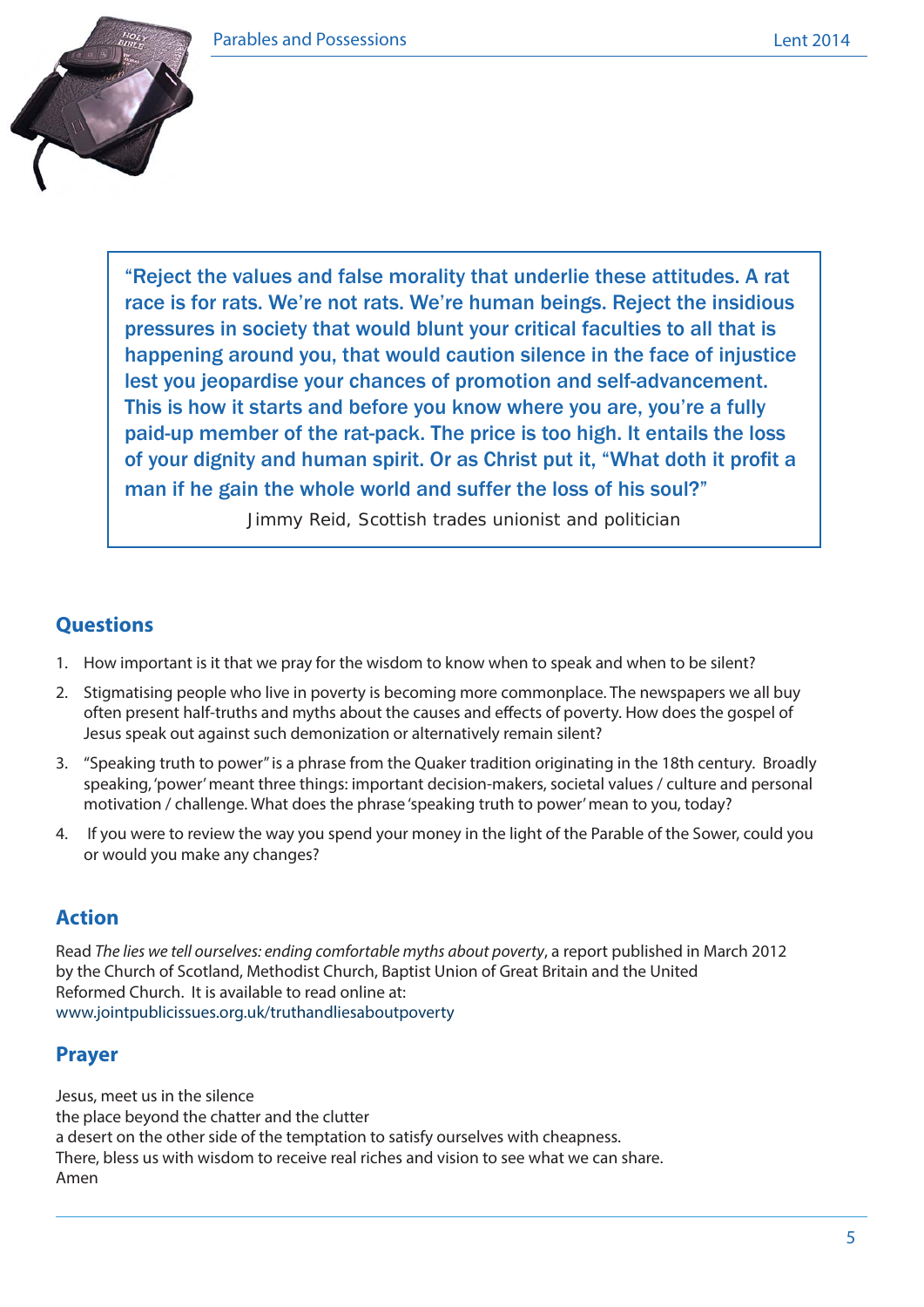

#### **Week 2: The Parable of the Wicked Tenants**

Matthew 21:33-46

#### **Discussion**

#### **Distinctive Christian values**

In this session we hope that you will reflect upon the values which shape you as an individual, your faith, and your church community. Sometimes we betray those principles and core priorities which make us who we are. The Parable of the Wicked Tenants is a pointed warning to the religious leaders of Jesus' time and a challenge to us all.

#### **Reflection**

Loyalty betrayed is an agony.

Long before Judas kissed Jesus in the garden, the Bible tells us that Jesus was misunderstood and misrepresented. Those closest to Jesus let him down, squabbling over prestige. Others, seemingly interested in what he had to say, tried to trap Jesus with questions which would condemn him to blasphemy. In the last days of his life, the crowd in Jerusalem hailed Jesus at the start of the week but called for his execution at the end.

Betrayal is an experience many of us know.

Children in a school playground understand the rage and hurt caused when a friend does something which shows that trust is misplaced. They learn too the uncomfortable knowledge of having let down a friend.

When we place our own needs or desires or fears above the welfare of our friends then we may betray the trust they place in us.

Unfaithfulness is a part of life, but as we grow in wisdom we learn to forgive ourselves and others many of these trespasses both small and large. As we get older, and experience more of life, the light and the darkness, so our growing wisdom enables us to cope and to learn. Though betrayal is always unwelcome, with time, openness to grace may be at least partially directed to produce some good fruit: self-awareness, self-understanding, and empathy.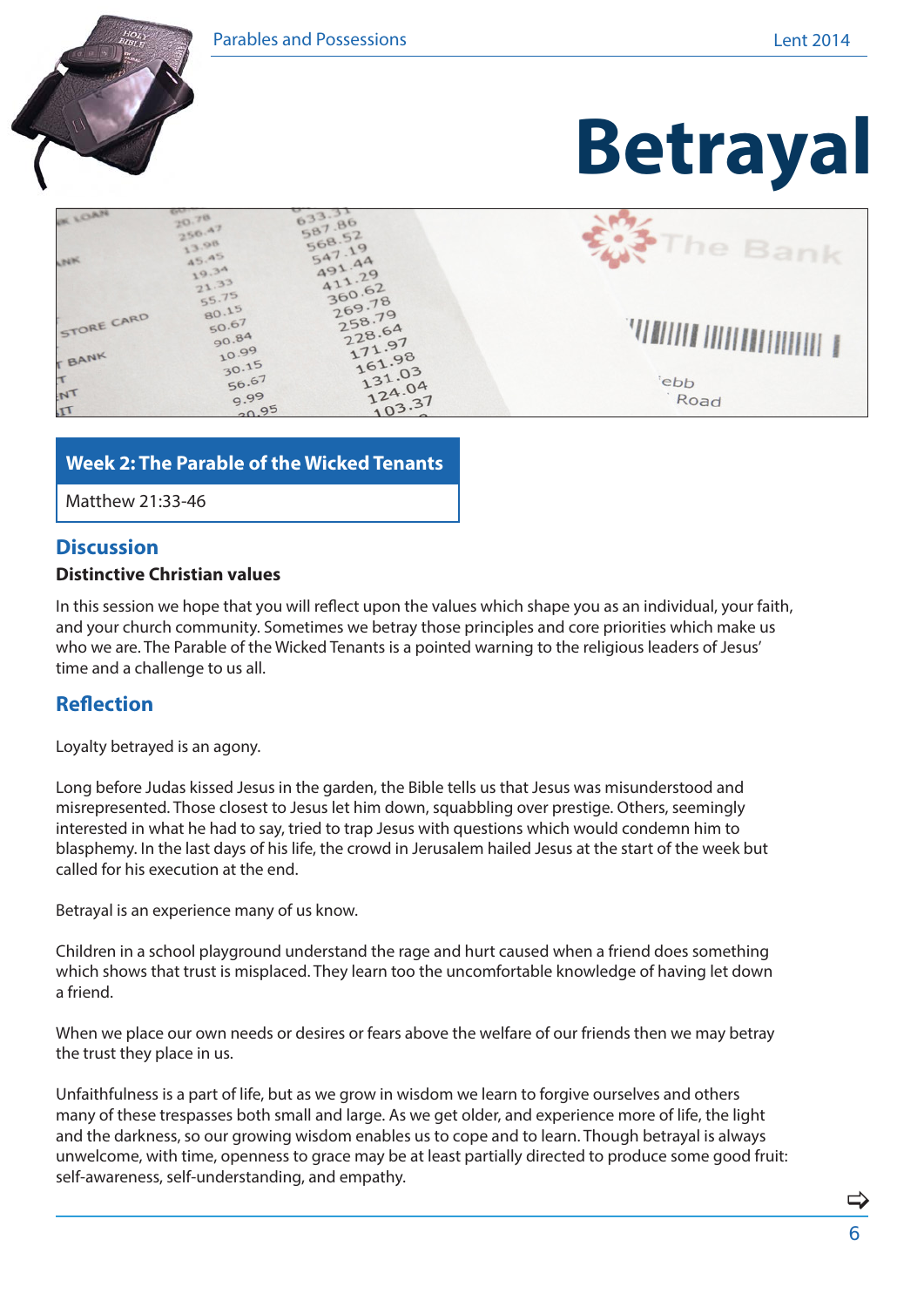

Some betrayals will prove to be so far-reaching that they change the lives of everyone touched by them. The bank crisis of recent years affected virtually every nation on earth. Perhaps we might seek ways in which, as individuals and as a community of faith, we could make this betrayal an ally of the good.

When Judas betrayed Jesus he sold out to a system that sought to destroy his master. Yet if we linger with Jesus in the garden we may glimpse how he prayed to transform this desperate and bitter betrayal into our ally. Knowing of the betrayal, Jesus still addresses Judas as 'friend'. We too may glimpse and pray for the grace to bring good out of wickedness and fear. In our lives, with many betrayals, our own and others, we are invited to pray for the grace to transform such trespasses into allies of the kingdom of love.

## **Parable**

#### **Matthew 21:33-46 - The Parable of the Wicked Tenants**

Many of Jesus' stories are pretty hard-hitting; his parables can contain some blunt messages about what we do with the responsibilities that God gives us. And some of his harshest words were reserved for those who, as religious leaders, should have known better.

The story in this passage is one such example, and the point evidently wasn't lost on the listening religious leaders wanting to arrest him (verse 46).

The landowner cared about the vineyard, because he had invested his time and effort, planting, building walls, a winepress and a tower. As the vineyard in the parable was entrusted to stewards, so God has entrusted the welfare of society to its leaders.

In the parable, the time came for the owner to receive the rent due from those entrusted with the estate. It was a reasonable expectation, but not one which was well received by the tenants! Their initial response was to beat, stone and kill those who had been sent as messengers. Soon they felt bold enough to go further. When the owner's son was sent to collect the rent the tenants assumed that the owner was dead. They hatched a plot to kill his heir and seize ownership of the vineyard for themselves. That way the whole messy business of having to pay rent and to worry about stewarding somebody else's resources would be circumvented, because they would finally be in charge.

We are stewards not only of the physical resources which we call our own, but also of the Good News about the Kingdom. This Gospel originated with God the creator, was brought to us by Christ and entrusted to us by the Holy Spirit. Taking ownership of the Kingdom is not an option for us, just as it was not an option for the religious leaders of Jesus' time. All that is asked is that we tend the vineyard faithfully.

## **Go and do likewise: what it means for us today**

It is fair to say that most of us were brought up to have values, though sometimes these were not very clear either in the way they were presented to us or in the way that we learned them.

The key value for Christians, as well as other faith groups, is to treat other people as we would wish to be treated. The universality of this value across religious traditions mean that it is often called the Golden Rule.

If we look back on how our society has altered over the past generation we see that enormous changes have taken place. Many of the values that were learned years ago have been forgotten or completely reversed. In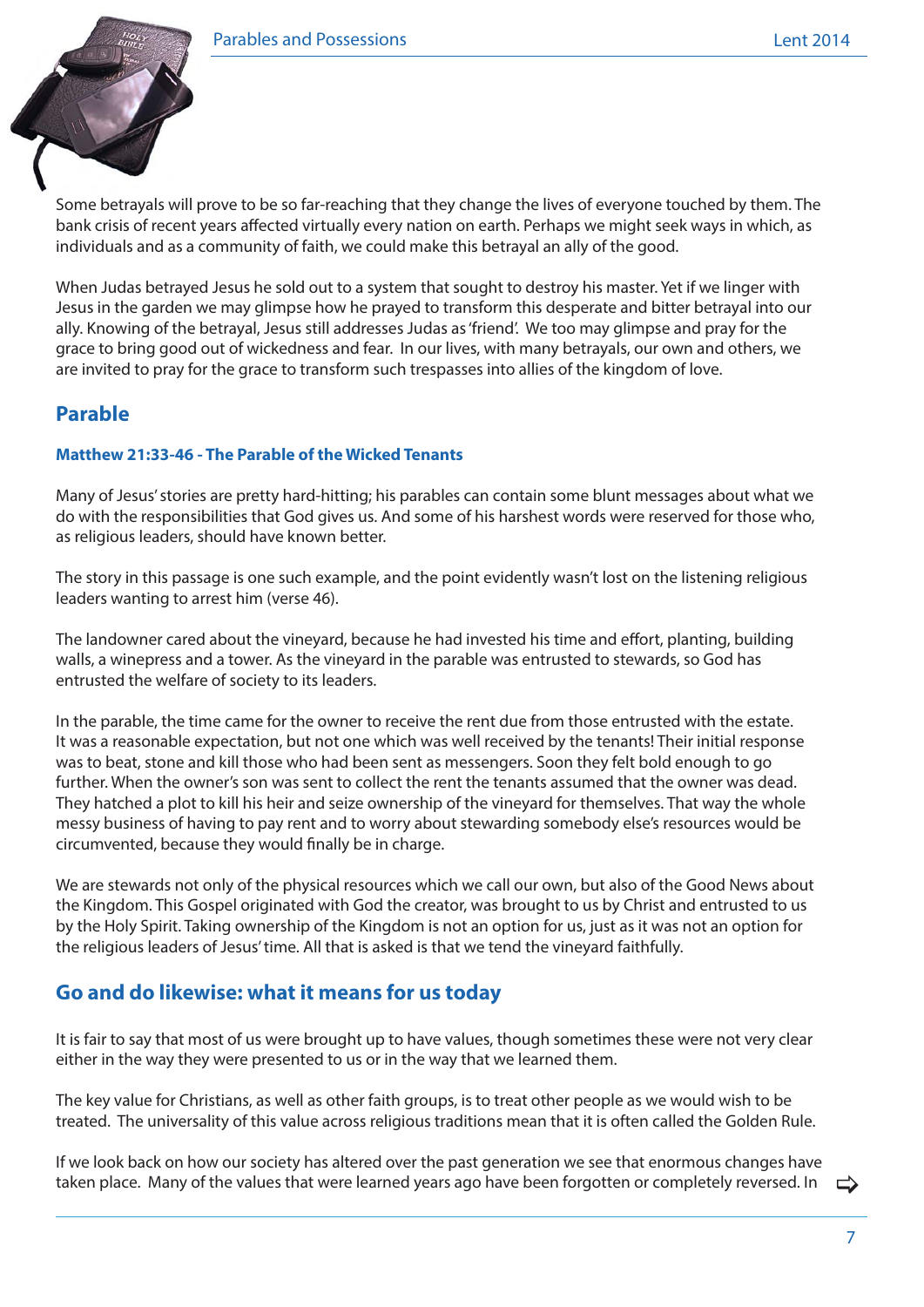

"[Shoes] are about self-esteem, how someone is judged and their place in society…[parents]…will even skimp on food and take on debt to buy their children the right symbols to avoid feeling excluded and stigmatised…if people focus on making money and getting on they often sacrifice their intimate and family relationships and their involvement with community."

Carol Craig, Director of the Glasgow-based Centre for Confidence and Well-Being

some cases this development is wholly appropriate; the Golden Rule is upheld. However in the pursuit of material goals we may betray the Golden Rule, harming ourselves and others.

Research and international comparisons suggest that societies with greater disparity in wealth also show more problems with drink, drugs, crime and lower levels of happiness and wellbeing compared to more equal societies. (Richard Wilkinson and Kate Pickett's book 'The Spirit Level: Why Equality is Better for Everyone' makes this case.) Emotional stress is often an outcome of this kind of lifestyle, putting work-life balance further out of kilter.

As we chase what we think we want (better lifestyles) we lose much of what we may already have, a good family life, friends and a real sense of community. In the pursuit of what we think will bring us happiness we are actually losing what we already have.

## **Questions**

- 1. What were the values of your family or community when you were growing up?
- 2. How do the values you learned as a young person still resonate in your life today?
- 3. Why is it that so many people in our culture always seem to want more, when we know that it won't make them happier or healthier?
- 4. David Myers, a Professor of Psychology at Hope College in Michigan, says 'happiness is less a matter of getting what we want than wanting what we have.' What are the things that you have with which you are happy? How does this reflect your values?
- 5. What have you acquired over the years which makes you unhappy or gives you problems?

## **Action**

Giles Fraser, an Anglican priest, has written that the most moral document in our possession is our bank statement, as it records what it is that we really value: how we spend our time, how we get our income, what we spend it on. One could similarly do this for a church budget. Look at your bank statement and / or your Church budget. Are your Christian values reflected in what you find valuable?

#### **Prayer**

Jesus, meet us in the vineyard the place beyond our high walls where fruit is growing in a fertile land producing the finest grapes to make the best wine. There, bless us with integrity to recognise times of betrayal. Strengthen us to accept your friendship that we might not waste our fruit. Amen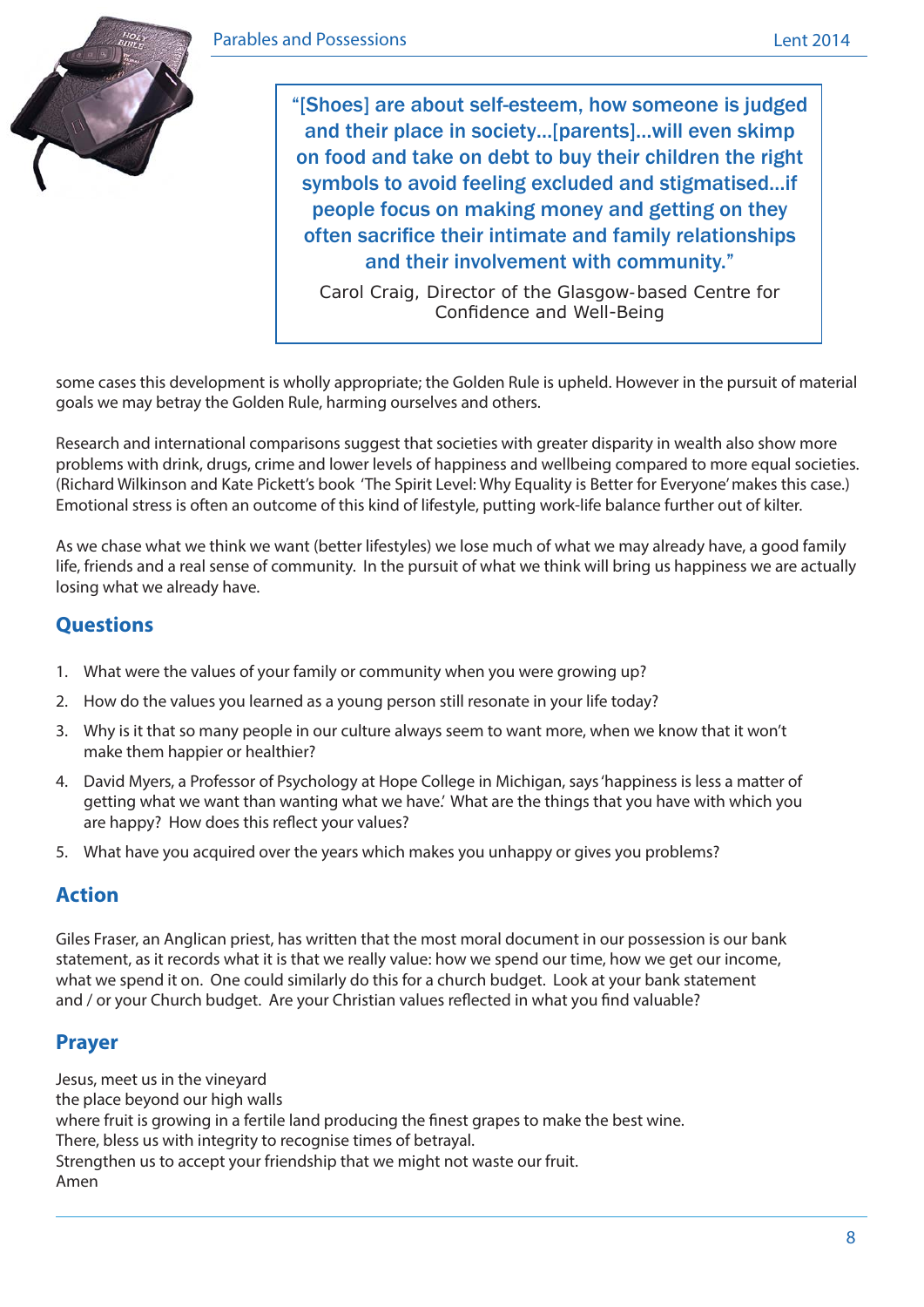

# **Forgiveness**



#### **Week 3: The Parable of the Prodigal Son and His Brother**

Luke 15:11-32

#### **Discussion**

#### **Forgiving obligations and the common good**

In this session we hope that you will reflect on the nature of forgiveness. This might be forgiveness of trespasses, or sins, or debts. With the Parable of the Prodigal Son and His Brother we encourage you to think about what we do as a society when our fellow citizens are unable to pay their debts to us.

#### **Reflection**

Jesus said "forgive, and you will be forgiven".

Jesus said on the cross "Father forgive them, they do not know what they are doing."

His executioners had no idea who it was that they were killing. They did not recognise that Jesus had been sent by God. They could not conceive of the life God offers through Jesus, nor did they understand the true nature of sin and consequently the true potential of forgiveness.

Do we?

Our sin is not that we defy rules about purity or morality. It is not even that we collude with greed and self-interest in politics or economics. It is that we have convinced ourselves that as long as we are upright and honest citizens we are the legitimate rulers of life.

In this pride we presume to be the best judge of what is good, for us and our neighbour. We justify our judgement even when this is shown to be disastrously wrong.

Workers lose employment and children drink dirty water or choke on smog while others acquire amounts of money they do not need and cannot hope to spend in one lifetime. And millions more turn a blind eye to the idolatry of these elites in order to enjoy their own limited dominion over their lives. Our ability to make decisions, to invent solutions and to harvest the earth's riches only serves to bolster our selfishness.

Jesus taught that a free and creative will is not a right but a gift. God's grace liberates us from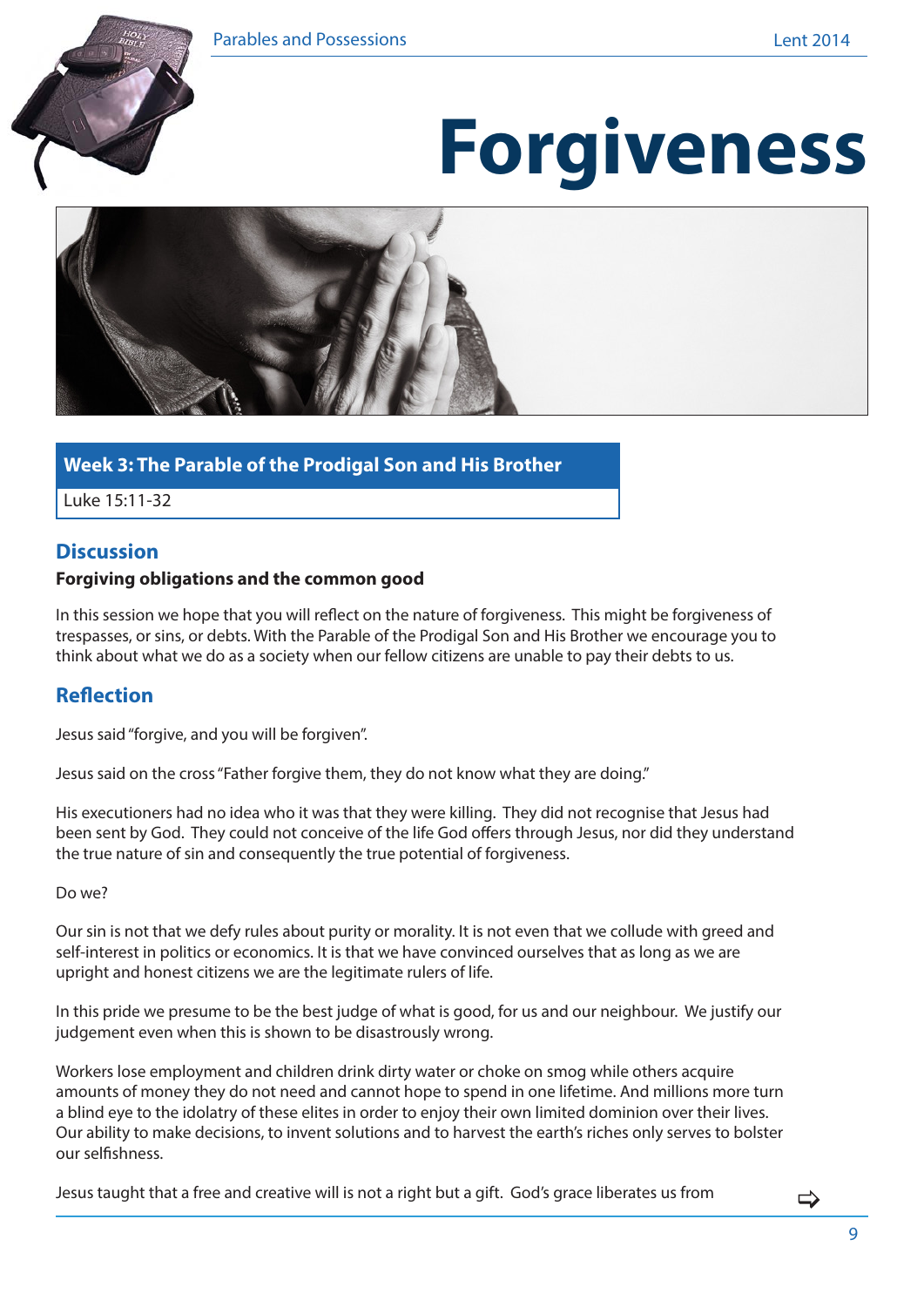

our sin of placing ourselves at the centre of life. God's forgiveness frees us to make a fresh start, and restore relationships.

## **Parable**

#### **Luke 15:11-32 - The Parable of the Prodigal Son and His Brother**

The context and focus of the parable about the two brothers who work for their father is the relationships. Jesus told it to an audience of people with contrasting religious experiences and outlooks. We know that the Pharisees were there (Luke 15:2), those who carefully followed the letter of the law, and who felt no sense of being lost, of having wandered from the truth, and therefore not in need of salvation or forgiveness. They are represented in the story by the older son: solid, dependable, hard-working and diligent.

Also in the crowd were those who could quite clearly see their need for salvation; the 'tax collectors and sinners' (Luke 15:1). Only too aware of social pressures and individual shame, these people knew their part in the story; they were the disobedient, debauched and dissolute.

It would have surprised no one in the audience if the outcome of the teacher's story had been that good behaviour is vindicated and rewarded, while those acting irresponsibly got their just desserts.

Jesus, however, has other ideas. The younger son's actions are not judged, but instead his penitence and transformation is met with open arms, full of grace and love and salvation. The son has realised his mistake and has moved from saying: 'Father, give me' (verse 12) to: 'Father, forgive me' (verse 21).

We too may need to move from the ignorance of the need for forgiveness displayed by the hard hearted elder brother, to a realistic and humble understanding of our position. Only when we recognise our own need to be forgiven will we be able to have a relationship of honesty and compassion with others in similar need.

In response to a question from Peter as to how often he needed to forgive, Jesus told another parable. In Matthew 18:23-35, we read about a servant who was forgiven an incredibly huge debt by his master, but who then failed to show mercy to a fellow servant who owed him a much smaller debt. In concluding, Jesus makes it clear that to be in a right relationship with God and other people we not only need to forgive, but to forgive "from our heart" (Matthew 18: 35).

#### **Go and do likewise: what it means for us today**

In Scotland, in the common traditional form of the Lord's Prayer, we ask for forgiveness of 'debts, as we forgive our debtors'. In other English-speaking traditions people may ask for forgiveness from 'sins' or 'trespasses'. When we think about money and economics, focussing on debts and obligations can be helpful. These terms encourage us to consider tangible effects and consequences. If we could forgive others their obligations to us we would begin to make a much fairer world.

Over the past 30 years the degree of separation between the rich and poor in this world has widened. The poor may not always have become poorer in absolute terms but, in relation to the rich, they certainly have done so. This has been especially noticeable in British and Irish society. Some would argue that this is simply a reflection of the ways in which our economic system works and that it does not really matter.

There are big questions around this subject. Not least is the obligation to take care of the poor who are currently becoming poorer. Some argue that this is a result of Government policy. Some say that this in turn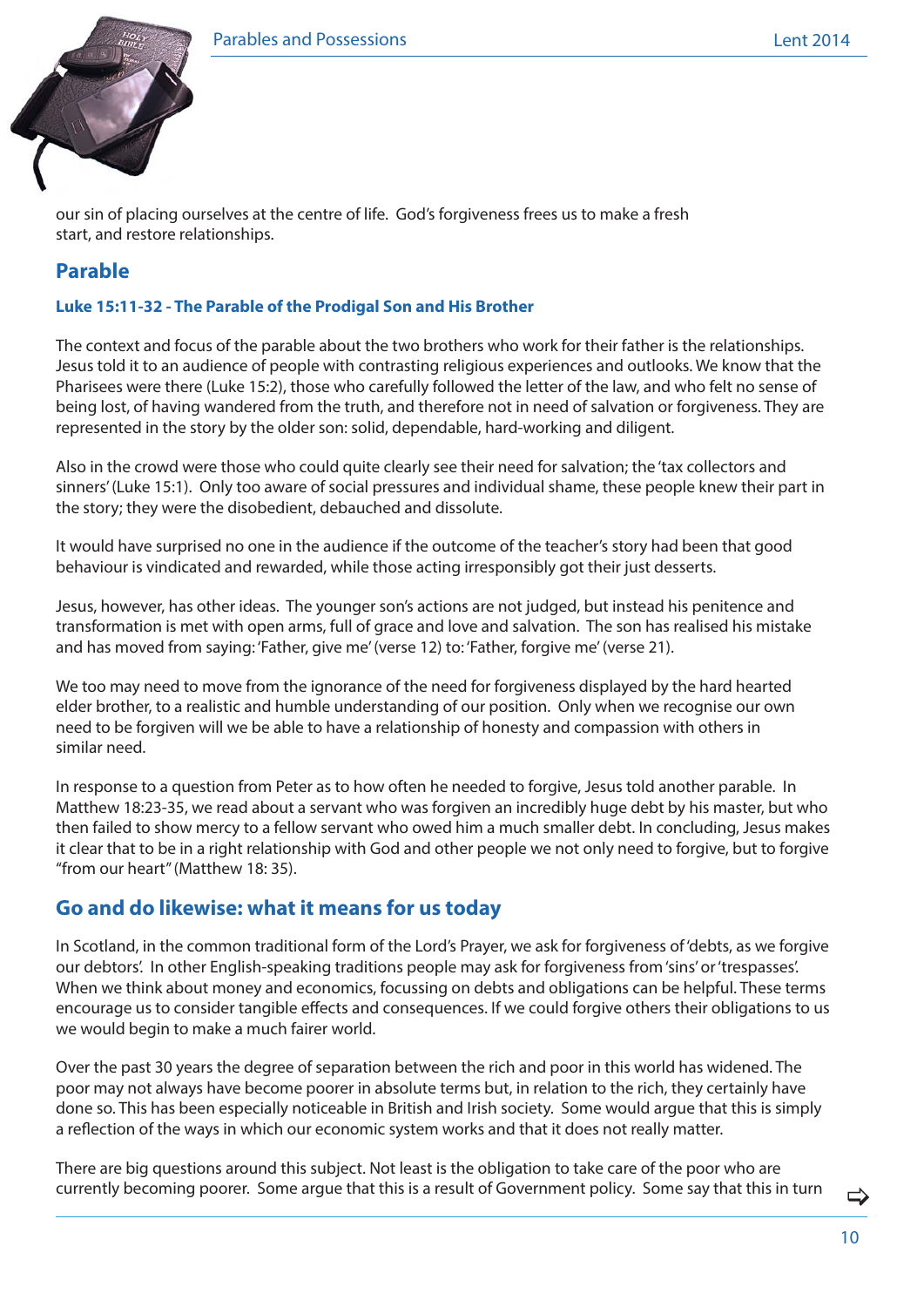

is a necessary result of the way that we have lived our lives in the past. Our financial debts, which no one is likely to forgive, have to be reduced and the consequence is that there is less money for Government spending. What many in the Churches find difficult is that too much of this burden is falling on the poor.

Of course poverty takes many forms. Many of our young people are affected by poverty of aspiration. They cannot see a way forward and are seldom encouraged to look for one. Others are affected by lack of employment opportunities or lack of training provision. Scotland's Poverty Truth Commission adopted the slogan 'Nothing about us without us is for us', expressing a concern that exclusion from debate and decision contributes to a poverty of power and self-determination.



## **Questions**

- 1. What caused the current financial and economic difficulties? How did your action, or inaction, contribute to the situation?
- 2. A burden is being passed to others in the future who will have to repay the debt. How might we seek their forgiveness?
- 3. Why do we seem to be prepared to live in a society where so many of our neighbours are troubled with debt problems?
- 4. The response to the financial crash has been for national Governments to try to reduce public expenditure. How might churches ensure that changes are fair and that Government is held to account?
- 5. If you were to borrow from, or lend to, members of your family, how might your relationship change?

## **Action**

Set aside some time to write down all the obligations you owe to people, and the obligations that others owe to you. If someone has done you a disservice, something which has harmed or resulted in a loss to you, or taken an action which you believe is unjust, what process of forgiveness do you experience? Take a step towards forgiveness to improve your relationships with those around you.

#### **Prayer**

Jesus, meet us running at high speed to greet us in the place where dignity and decorum are forgotten, a home where you have watched and waited for our arrival.

There, bless us with forgiveness in an embrace that never leaves us and a celebration for all to see that we are worth loving beyond our mistakes.

Jesus, meet us at the door to the party

the place where jealousy and hurt are rife when brotherly love seems loaded with shards of glass and bitterness is the taste in our mouths.

There, bless us with forgiveness in gentle words that soften our hearts and coax us in to the feast with a certainty that we are loved to our very core. Amen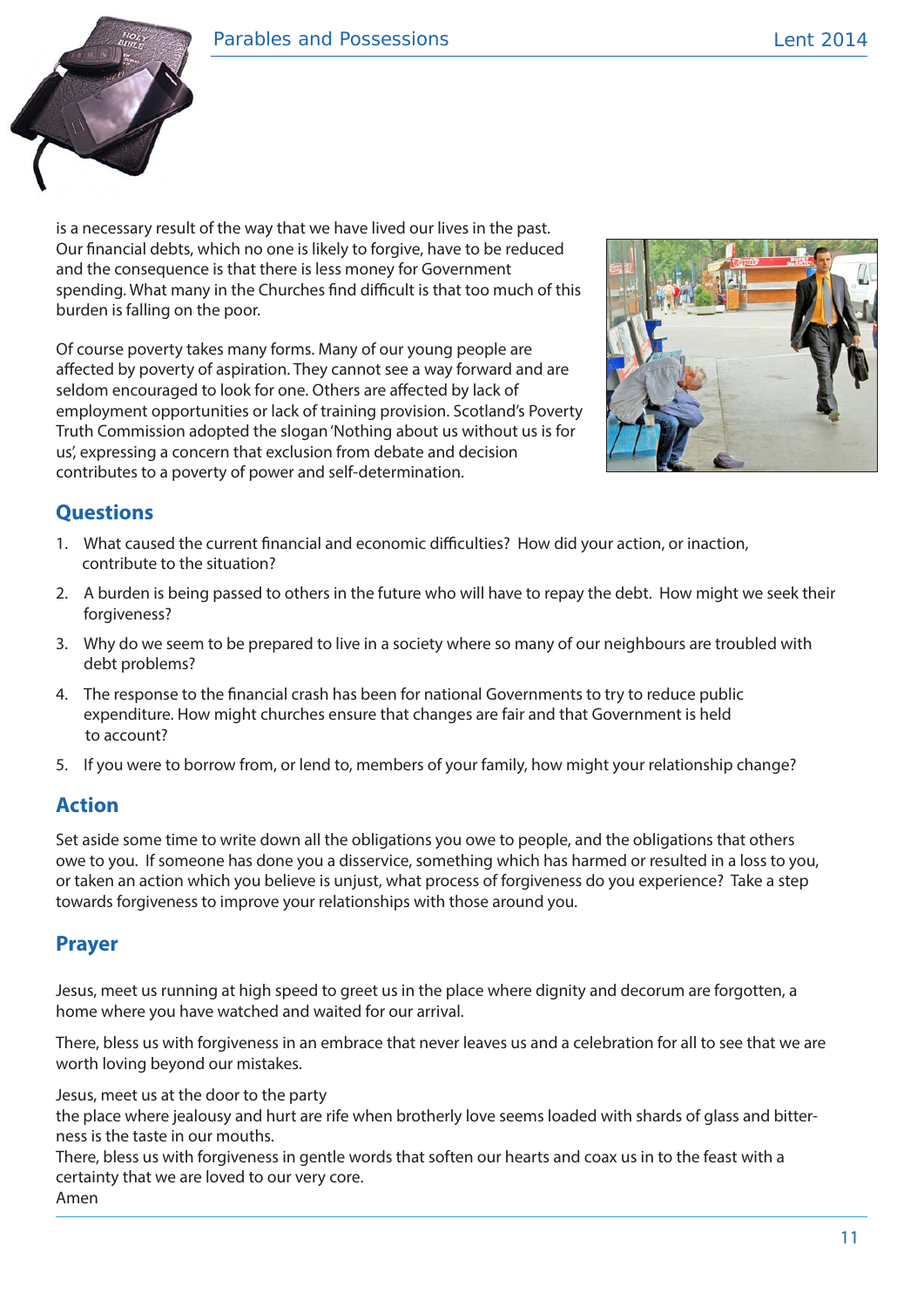





#### **Week 4: The Parable of the Rich Fool**

Luke 12:13-34

#### **Discussion A part of or apart from the world?**

In this session we hope that you will reflect on the ridicule Jesus suffered after his arrest. With the Parable of the Rich Fool we encourage you to consider how being poor in Britain and Ireland in the 21st century invites more ridicule than sympathy. And how the Church, proclaiming in a prophet's voice the vision of a New Jerusalem, that the world can be a very different place, is often dismissed as irrelevant by the powerful and by vested interests.

#### **Reflection**

So it has come to this.

Jesus stands alone.

Beaten and silent in front of this seething crowd.

The crown of thorns makes his head throb and blinds him with blood. The sight of skin flogged to shreds seems only to provoke ridicule and condemnation among those gathered to participate in this humiliation.

Who are they? Great and weak, traveller and local, the good, the evil, the apathetic. Possessed by despair and finding temporary relief in the cry: "Crucify him!"

Most do not even know who he is, of what crime he is accused, let alone whether or not he is guilty; he is at least foolish enough to be apprehended by a merciless political regime. But whether this man was wicked or naïve or unlucky is of no consequence to the crowd.

Here he stands, without friends, without hope, without excuses.

Jesus understands, and has always understood. This fury masks an intense fear; the prolonged traumatic stress of an oppressed people who experience ridicule on a daily basis and must stand silent and beaten under it. He is aware of the tide of loathing that rises like a wave in this crowd and thunders towards him, and why.

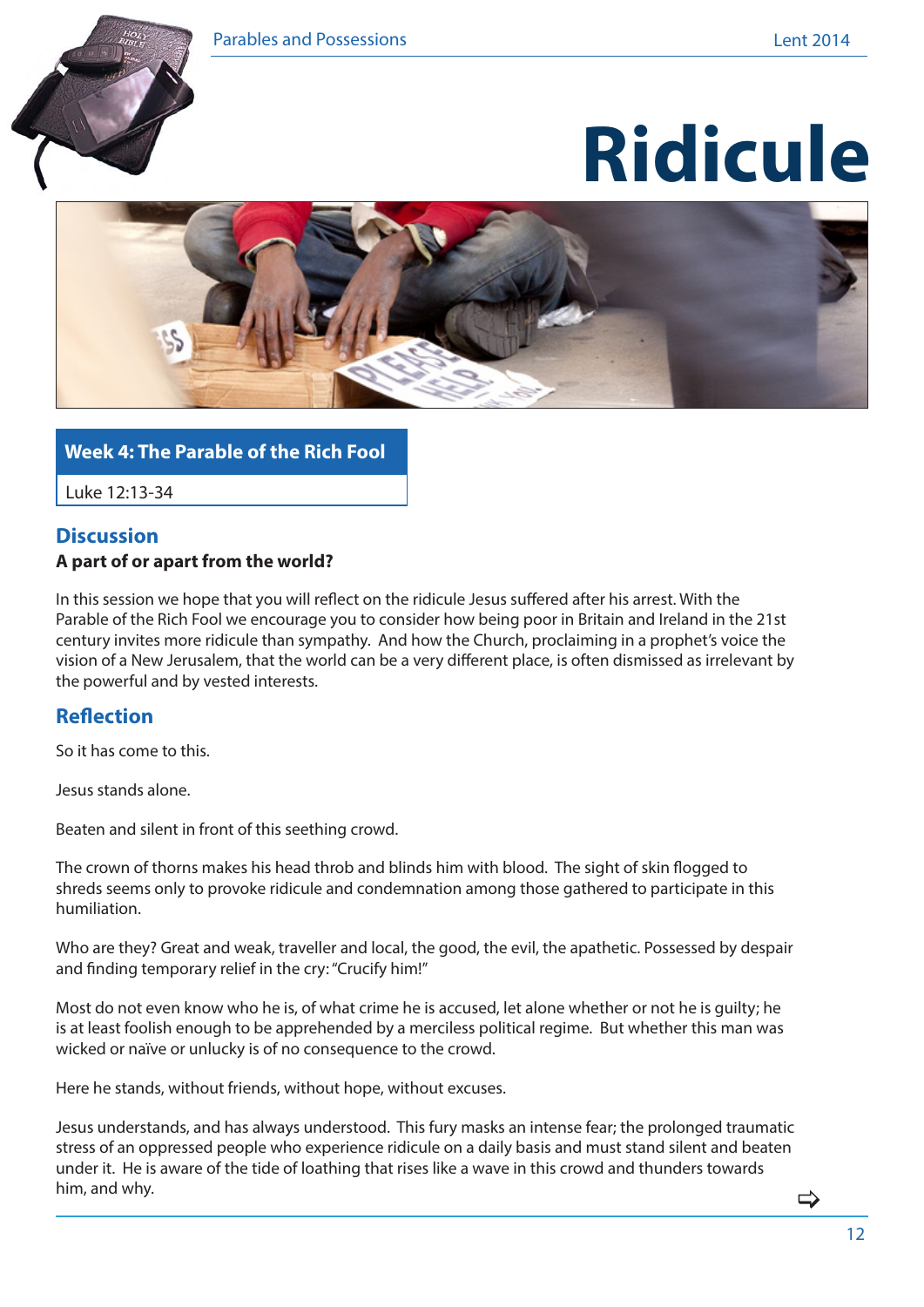

Men and women ridicule what they fear. Perhaps the most challenging image of Christ's Passion is the example he sets of one who insists on the integrity of love in the face of misrepresentation and violent mockery.

Jesus stands alone.

He stands alone at the table of the politicians and civil servants, diplomats and special advisers; the decision-makers of our society at work. They tackle decisions about third-world debt, welfare system, economic strategies and plans for recovery. How might Jesus invite ridicule in this situation? What fears might he be exposing in those with power?

As the crowd gathers to cry "Away with him!" where will you stand?

### **Parable**

#### **Luke 12:13-34 - The Parable of the Rich Fool**

This parable emphasises some of the problems faced by those who are wealthy. The man in the story thinks of himself, and the things of this world. But he forgets God and all those round him who would no doubt

have been in need, and who would have greatly benefited if he had only been willing to share his prosperity.

In our society it isn't the rich who are

"Earn all you can, give all you can, save all you can" John Wesley, Founder of Methodism

ridiculed, but the poor. Imagine the opposite of the Rich Fool in our time. Perhaps a thrifty parent who goes without to make sure their children had school uniforms and could celebrate Christmas? And yet our culture does not honour these parents; they are instead blamed for

causing the deficit by the high level of welfare dependency. They should just get a job, and save for the future…

For many people, the pursuit of possessions is everything. Swimming against the tide of consumerism may invite rejection and ridicule.

The abundance of wealth and possessions is not in itself morally wrong. Paul is often misquoted; in writing to Timothy he didn't say that 'money' is the root of all kinds of evil, but that it is the 'love of money' (1 Timothy 6:10) which is the problem. The important thing about possessions is not how many or few we have, but what our relationship is with them.

There are obvious practical lessons in demonstrating generosity in all that we can.

#### **Response to Centre for Social Justice**

In the first session we introduced the report *The lies we tell ourselves: ending comfortable myths about poverty*, produced by four British Churches. The Centre for Social Justice, a think tank with close links to Work and Pensions Secretary Iain Duncan Smith responded by producing their own report *Setting the record straight*, which sought to undermine rather than engage with the challenging points raised in *The lies we tell ourselves*. You can read a response from the Churches here:

www.jointpublicissues.org.uk/ response-to-centre-for-social-justice/

As well as helping others, we can reassess our own relationship with possessions and money.

By our common witness and example, we can share some of the elements of our faith which have spiritual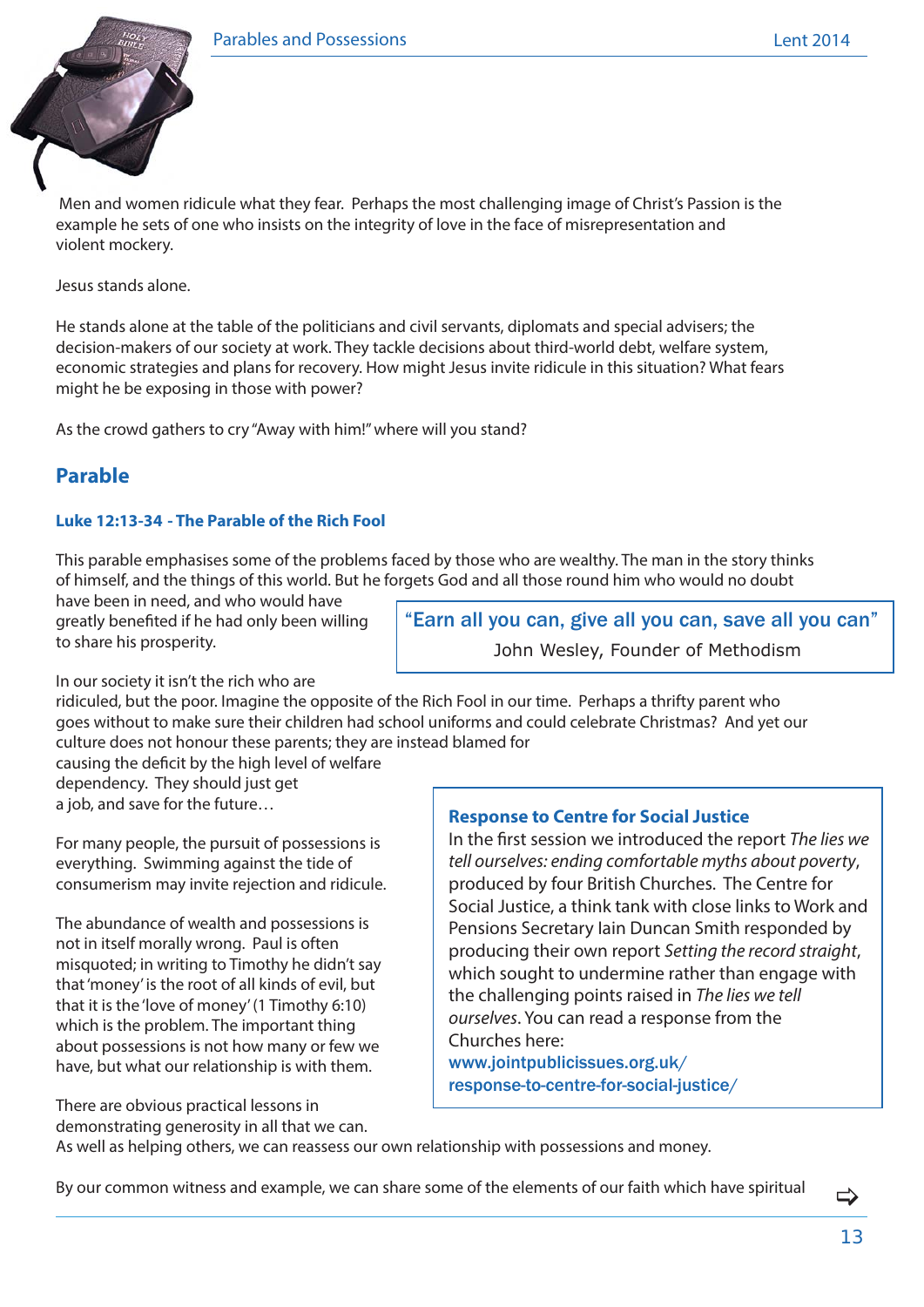

benefits. Love and forgiveness, not wealth, are at the heart of the Christian faith.

How, then, do we ensure that our relationship with our possessions is not only a satisfactory one, but is an optimal, perfect, one? How do we remain part of the world, but not hold tightly to money and certainly not be driven by it? Being aware of wealth's transient and ultimately unsatisfying nature is perhaps a good place to start. An awareness of the potential damage which possessions can do to our relationships with others and with God is also helpful.

But to be so counter-cultural is to invite scorn and ridicule; in Jesus' time as well as today saying something which flies in the face of the prevailing cultural norms will no doubt attract rebuke from those who control the levers of power.



## **Go and do likewise: what it means for us today**

The Churches' commitment to being in solidarity with the powerless, the marginalised and the vulnerable is a core part of our faith. And yet when Churches and Christians question affluence or challenge assumptions about economics or politics, they are often derided. What do God-botherers know about the real world anyway?

What Churches know is the real life experience of people – in our congregations and communities, from every walk of life. Old and young, rich and poor, women and men. People confident in their faith and those who are full of doubt. People who are bankers and politicians, as well as people who are unemployed or undocumented migrants.

The Church of Scotland has described a 'war on the poor' where the rich and powerful in our society blame and stigmatise poor people; 'chavs', 'neds' or 'scallies' for their disadvantages. This propaganda war is waged by the media and political class when they

spread myths and lies about the causes of poverty to justify cuts in spending and reform to social security. The truth is there is no evidence to back up the ideology which drives these reforms. It is a return to Victorian prejudices of 'deserving and undeserving' poor.

The collapse of a factory building in Bangladesh last year brought home to many people, and to many companies, the extent to which Western economies have come to

"When I give food to the poor, they call me a saint. When I ask why they are poor, they call me a communist."

Dom Hélder Pessoa Câmara, Brazilian Roman Catholic Archbishop

depend upon the cheap labour provided by poor people in many parts of the world. While we stigmatise the poor in our country we collude with the social and economic exploitation of people in many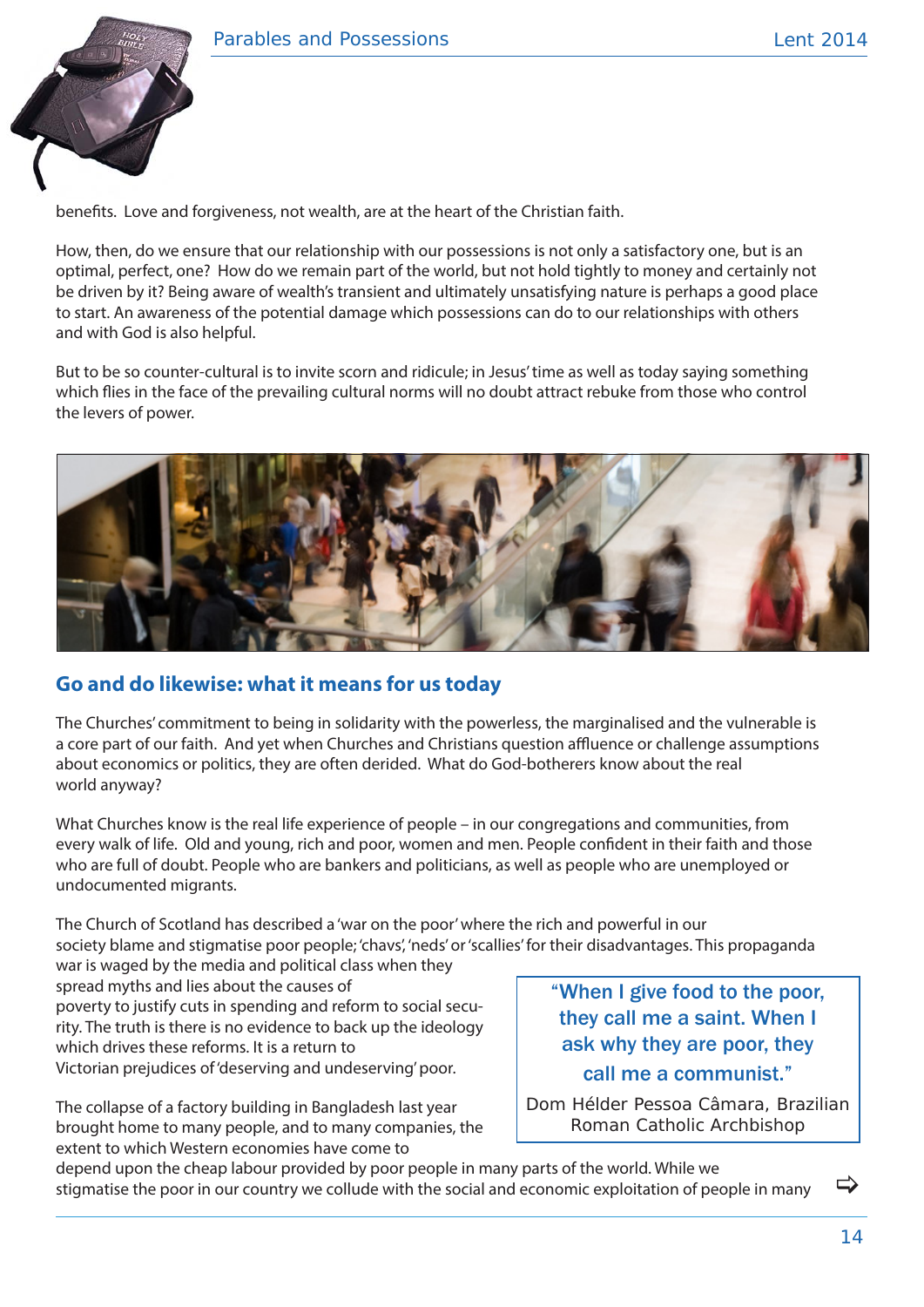

other countries. This touches our own lives in very personal ways; how are the clothes we wear every day made? The issue, both home and abroad is not really so very different from the slavery that our churches campaigned so long and so hard to overcome in the 18th and 19th centuries.

As consumers we can find out more about the conditions of the workers who make our clothes and manufacture our hardware. We can then decide whether or not we are going to purchase that particular commodity, or make our feelings known to the retailer. As investors, individuals or part of an institution such as a Church, we can ask more about ethical investment, so that the Church's money does not go to support tax dodging, or where it can support companies which contribute to the common good.



#### **Questions**

- 1. God has given us the freedom to choose how we make use of our time, skills, abilities and our possessions. What is your relationship to the gifts God has given to you?
- 2. It has been said that 'what we possess may come to possess us'. What one object has a hold over you so that you would feel its loss more deeply than any other? Will you do anything differently having talked about it?
- 3. How much responsibility do we have as individuals and as members of an institution to find out, to challenge and question, and to call for and act for change?
- 4. In your daily life where do you witness a 'war on the poor' either as a victim or as an unwitting perpetrator?

#### **Action**

In the light of the material studied so far in this series - how we treat others in our society, how we spend our money, how we invest our energy - name one action you will consider taking in order to make a difference.

#### **Prayer**

Jesus, meet us where we feel the most fear the place where ridicule paralyses us inside our minds where lies are convincing and self worth is absent. There, bless us with security that you understand our pain and remind us that you experienced ridicule that we might trust again. Amen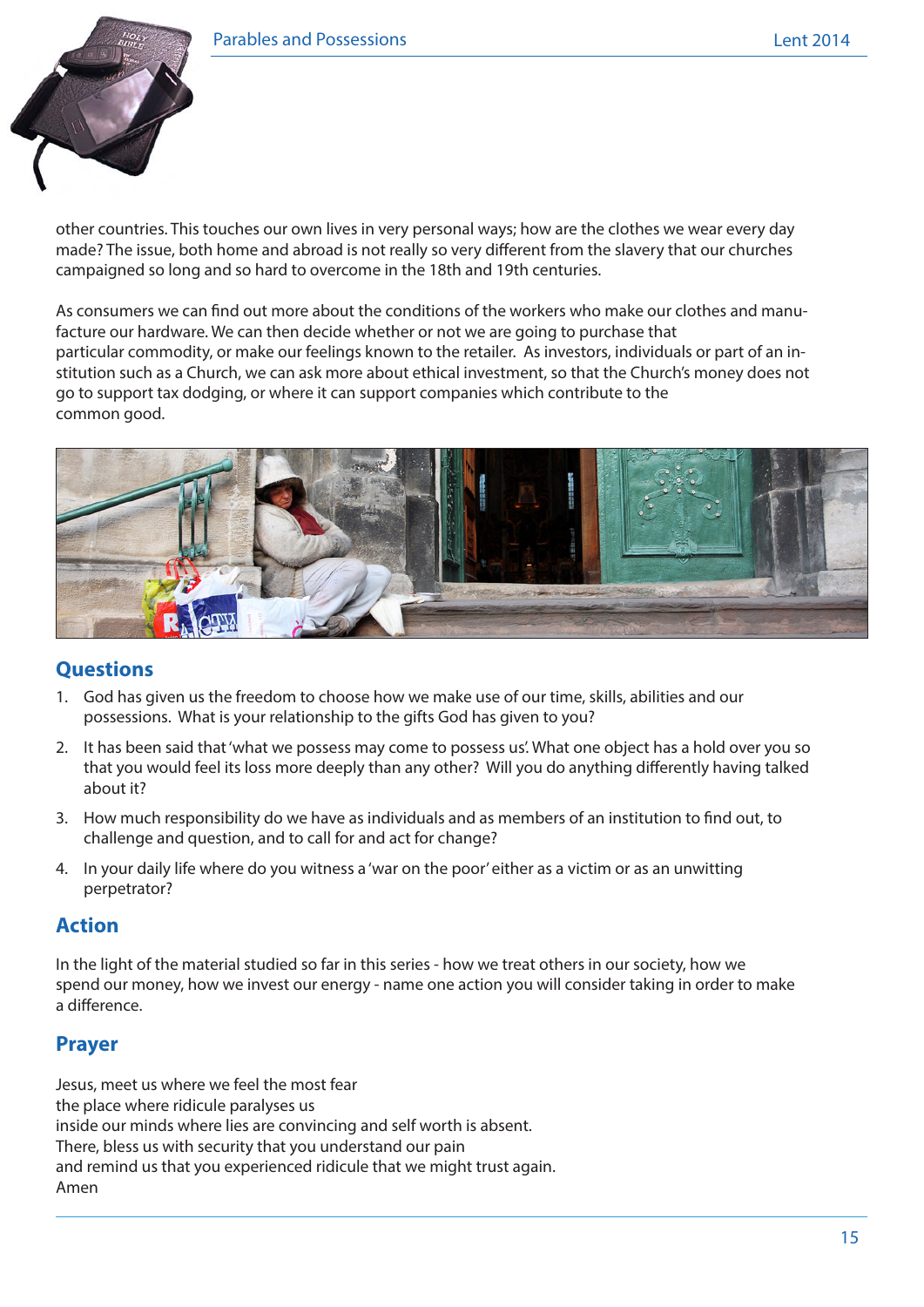





#### **Week 5: The Parables of the Lost Sheep and the Lost Coin**

Luke 15: 1-10

#### **Discussion What do other people sacrifice for us?**

In this session we hope that you will reflect on God's invitation to us to make sacrifices which will express love to our neighbour. With the Parables of the Lost Sheep and the Lost Coin we encourage you to consider what others give up (perhaps unwillingly) in order that we might have cheap clothes or a carbon-based economy.

#### **Reflection**

Oftentimes we hesitate to seek a closer intimacy with God fearing that in return God will demand a sacrifice from us that we are not willing to contemplate. Look at Jesus, we say, no man or woman was ever closer to God; he even called him 'Abba' – a very intimate form of address. And in return God required that he sacrifice his life.

What we fear is that God will test us to see if we are worthy of the intimacy we seek by requiring us to watch helpless as one we love suffers.

If we pause a moment and consider what image of God this fear portrays we may begin to realise that we neither understand God's love nor the sacrifice Jesus made as God's son. In reality God does not test our love by inflicting hardship on us or those given to us to love.

The heartaches of life are simply heartaches. The tragedies we all experience are simply tragedies; they were never obstacles in a spiritual boot-camp.

Sacrifice is an invitation, and never a test of loyalty.

We all have priorities that we are invited to change or let die within us, by God's graceful invitation. The alternative is to watch as others make sacrifices for us, not by their willing participation but of necessity and under duress.

Parents who sacrifice the food they might grow to feed their children instead grow cash crops for the luxury markets of the wealthy.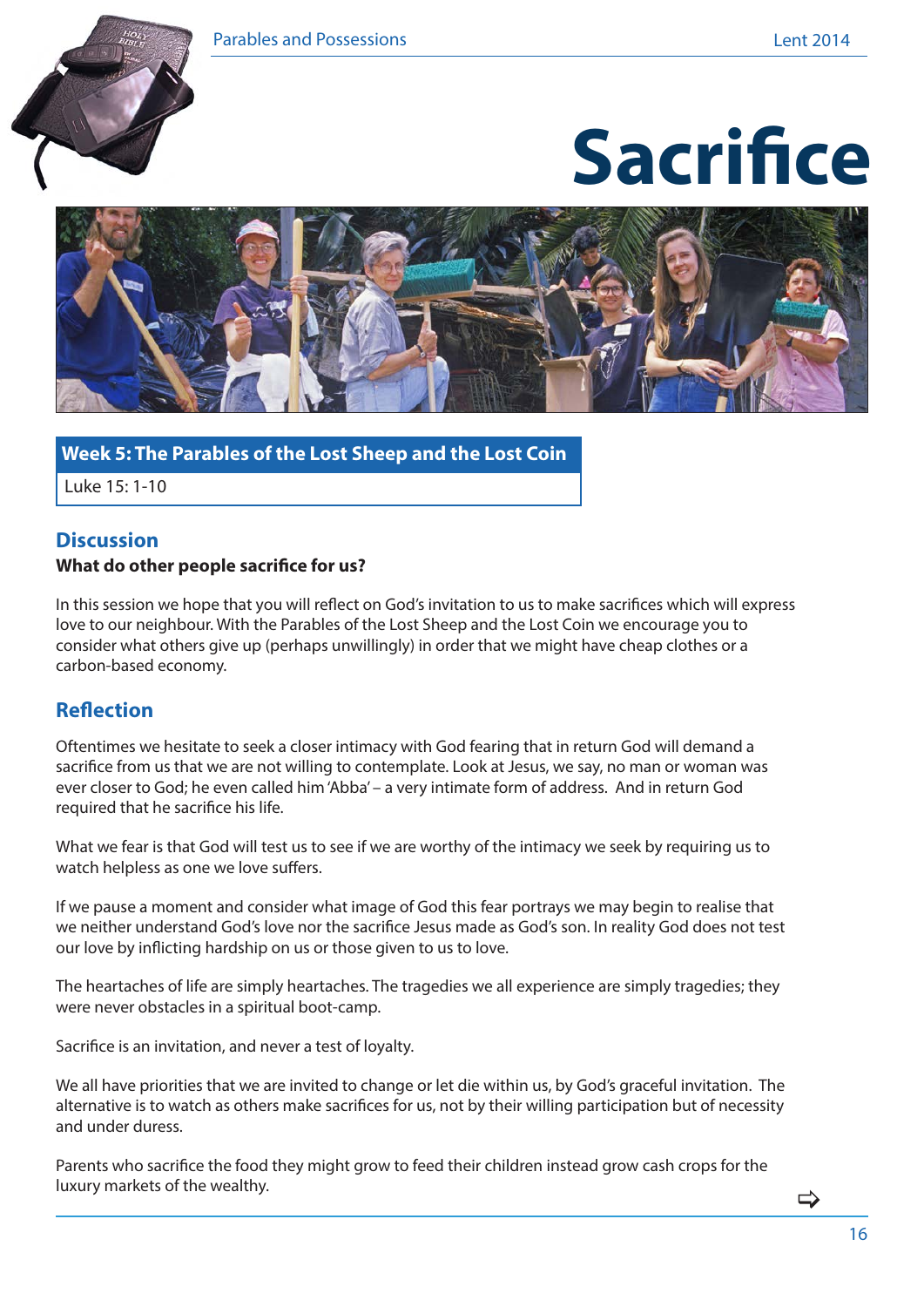

Citizens of Tuvalu in the South Seas sacrifice their land to the encroaching sea, helplessly watching as their island drowns in rising sea levels caused by climate change.

In streets not far from you, children sacrifice their childhood to care for a parent or a sibling. In the light of the sacrifice Jesus made for you, and the sacrifices made for you by your neighbours both near and far, what are you prepared to forego for the sake of others?

If the answer is 'nothing' then God will continue to watch as people and environment are sacrificed to a god who is neither loving nor tender but rapacious and demanding; surely Mammon is the god with whom all should fear to be intimate?

### **Parable**

#### **Luke 15: 1-10 - The Parables of the Lost Sheep and the Lost Coin**

In Luke's Gospel, these stories, along with the parable of the lost (or Prodigal) Son form a trilogy. At first glance it looks as though these tales are all about loss, impressions which are perhaps reinforced in our minds by the shorthand English titles which we have given to these stories: the Lost Sheep, the Lost Coin, the Lost Son.

Loss is clearly a common element, but in many ways it is not the main point of these stories. The parallel conclusion of the first two stories, recorded for us in

near-identical words (compare verses 5-7 and 9-10), emphasises the rejoicing of the owner over finding what was lost, and the sharing of that joy with others.

Although most of us may never have mislaid a sheep, we have all spent time looking for things, coins, keys, mobile phones. To update the parables we might reflect on our joy at finding that crucial document on a computer which we thought was deleted but was in fact saved!

"Were the whole realm of nature mine, that were an offering far too small; love so amazing, so divine, demands my soul, my life, my all"

From Isaac Watts' hymn *When I survey the wondrous cross*

Jesus told these stories to illustrate the importance which God places on finding that which was lost, those who have gone astray, whether wilfully or by accident, and the efforts required to restore them.

Part of our calling is to discern what sacrifice means in our lives. There may be times when God will ask us to sacrifice material possessions; there may be times when we are invited to sacrifice our status. It will help to consider whether the sacrifice is about loss to us, or alternatively about the gift or gain for others.

It was Christ's love for others that led him to sacrifice everything. Paul reminds us in his letter to the church in Philippi how he 'emptied himself, taking the form of a slave…he humbled himself and became obedient to the point of death.' (Philippians 2: 7-8).

Remembering Christ's motivation for sacrifice may help us to more fully embrace the season of Lent. It is not a season for pious self-denial. Rather it is a call and an invitation to a life of living through loving.

#### **Go and do likewise: what it means for us today**

Thrift is a word that is hardly ever heard in the Church nowadays. Scots used to describe themselves as thrifty people. Mostly it meant being careful with money. But it has a wider meaning. It means being careful with all our resources and using them wisely.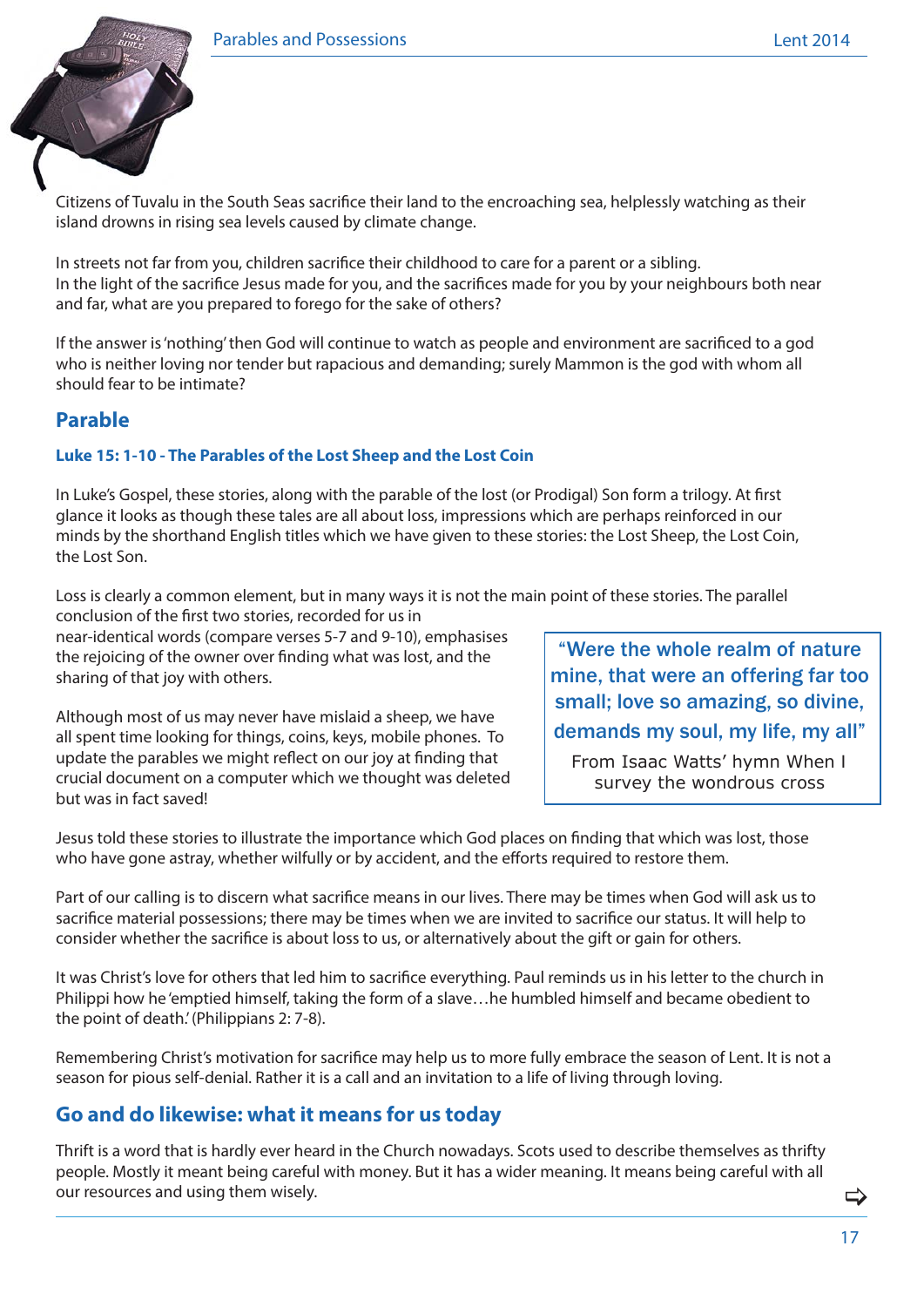

The modern equivalent is stewardship. Stewardship is about using our talents wisely. It is very easy to look around, in our own lives and in the lives of others, and see talents being wasted. We have invented ways of doing things that are enormously wasteful.

In the process we have given licences to companies whose concern for ecology has been minimal and whose activities have laid waste vast tracts of the Earth.

Naïvely we have assumed that decision-makers in government and industry will act in the best of interests of all of us at all times. So we have let them get on with it. They, in turn, have often acted in the best, short term, interests of only themselves.

We are called to live life to the full in imitation of the life of Christ. He threw the money changers out of the temple. We must do the same.

For Jesus the temple was the public space and had become a 'den of robbers' (Matthew 21:12). There has been a disturbing trend in recent years for people who profess their Christianity to be shut out of the public space. We must give up our quiet acceptance of this and reclaim our place in public life. We should challenge apathy and indolence, in our fellow citizens as well as in our own hearts. We know that people in our democracy have power and the ability to change things, yet so often we find it hard to articulate what it is that we hope for, to voice our aspirations.

Our imitation of Christ needs to become a more active, a more participative, Christianity. As the shepherd searched for his sheep, and the woman for her coin, so we must search, giving our time and talents for the common good.

#### **Questions**

- 1. What can we do as individuals and as Churches, to ensure that our Christian beliefs and values are reflected in public / government policy?
- 2. Scotland's Poverty Truth Commission talked about involvement of all people in decisions which affected them, using the motto 'nothing about us without us is for us'. How might Christians work both to create a safe space for those who normally talk to listen, and a place to speak for those whose voice is rarely heard?
- 3. What would our lives look like if thrift became our guiding principle?
- 4. Stewardship has been defined as holding something in trust for another. How do we honour this trust?

#### **Action**

Poverty and Homelessness Action Week takes place at the end of January / beginning of February each year. This week of action, prayer and advocacy is organised by Church Action on Poverty, Scottish Churches Housing Action and Housing Justice. Think about how you, your group and your church might participate in this work in future years to demonstrate your commitment to inclusion for all and reflecting your concern for justice. www.actionweek.org.uk

#### **Prayer**

Jesus, meet us on a dark and rainy night the place where we can't find our way home distraught, exhausted and abandoned. There, bless us with knowledge of your love and show us with the look in your eyes that any sacrifice you made was because you think we are worth it. Amen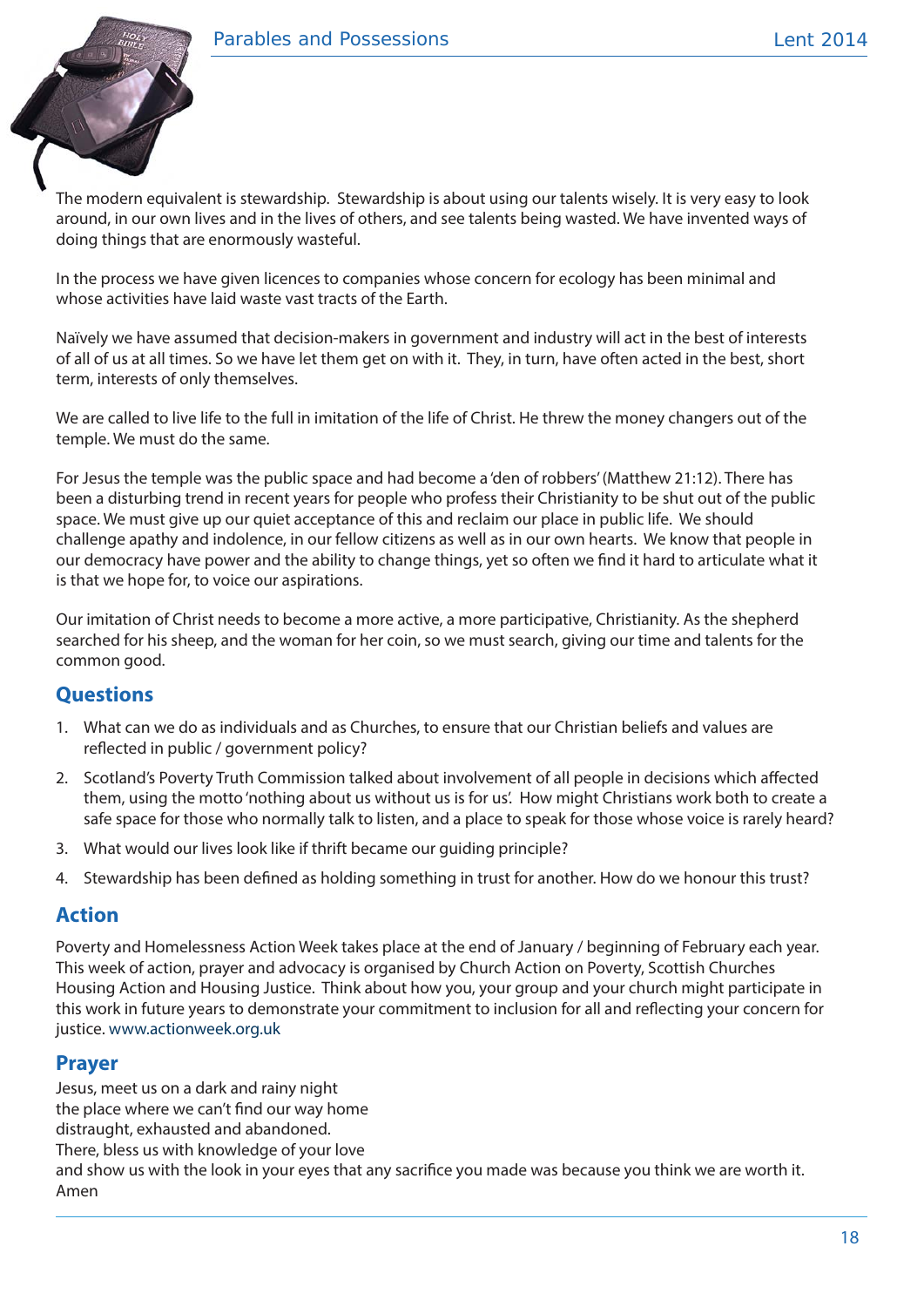

# **Transformation**



#### **Week 6: The Parable of the Good Samaritan**

Luke 10: 25-37

#### **Discussion**

#### **A new commandment**

This final week's session anticipates Easter morning. Change, growth, renewal is what the Church is all about at this time of year. Reflect on your hope that there might be a better, brighter future for all humankind. Think about what you can do to make this hope a reality for people trapped in crippling poverty or strangulating affluence.

## **Reflection**

God raised Jesus from the dead.

Against all the odds and all the expectations.

No-one could have predicted that first Easter morning. Jesus was dead, body broken, blood shed, hope gone, breath stopped and spirit committed to God.

The heavens wept, and fell silent.

Darkness descended.

And then God speaks, the Word of transformation.

Light dawns, on a new day.

Suddenly, there is a new story to tell; of how love may transform even the darkest experience. Death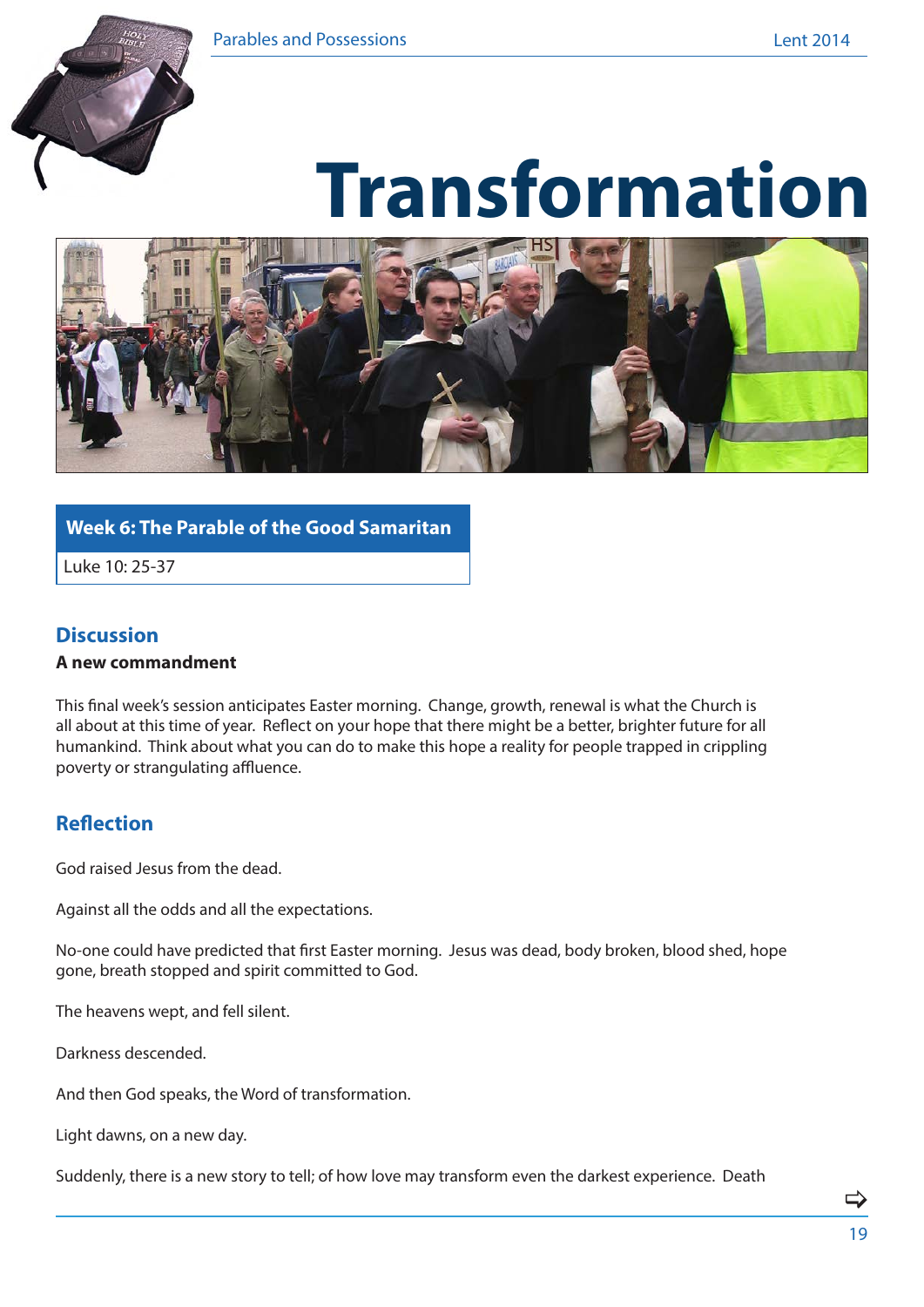

itself must give way and recriminations wither in the light of resurrection, of Jesus breaking free from the tomb.

How can we understand what it feels like to be raised from the dead?

Imagine that you wake with the sudden knowledge of how to solve the global economic crisis forever. You know how to transform the world so that everyone has enough to sustain life and meaningful employment to allow them to plan a future. Imagine for a moment how that would feel. Who do you tell first? Probably the person nearest you, because who could keep such good news to themselves? Then you tell those closest to you, including the team of co-workers whose efforts have assisted you to this breakthrough. How would you tell those who have prospered under the old system? How will you alert the world leaders whose responsibility it will be to implement your solution? These last two might give you pause for thought. A plan will be needed if the good news of deliverance from economic slavery is not to be rejected.

Jesus broke free from his tomb so that we might break free from ours.

So that new life may be allowed to sweep away all recriminations for past and present injuries.

Jesus tells us that love transforms even death. It can certainly transform life and within life the economic and political systems men and women create, worship, and to which they become slaves. These must give way like the stone at the entrance to the tomb, allowing new life to burst forth for the transformation of the world.



## **Parable**

#### **Luke 10: 25-37 The Parable of the Good Samaritan**

In the parable the question 'what must I do to inherit eternal life' is asked by a lawyer, but he does not get an answer, only another question – what does the law say? Jesus was familiar with showy religion. He caricatured it as people praying on street corners, going around in flowing robes, or asking questions to showcase their own knowledge. In this story, Jesus punctures any sense of inflated self-importance by referring the lawyer to the law.

The lawyer then asks his second question 'who is my neighbour' as he 'wanted to justify himself' (verse 29). Jesus does not give him a legal answer, but tells the story of the Good Samaritan.

His listeners meet the unfortunate victim of robbery on the dangerous road to Jericho. They meet the priest and the Levite, bound by religious laws not to touch what they suspect may be a dead body. They  $\Rightarrow$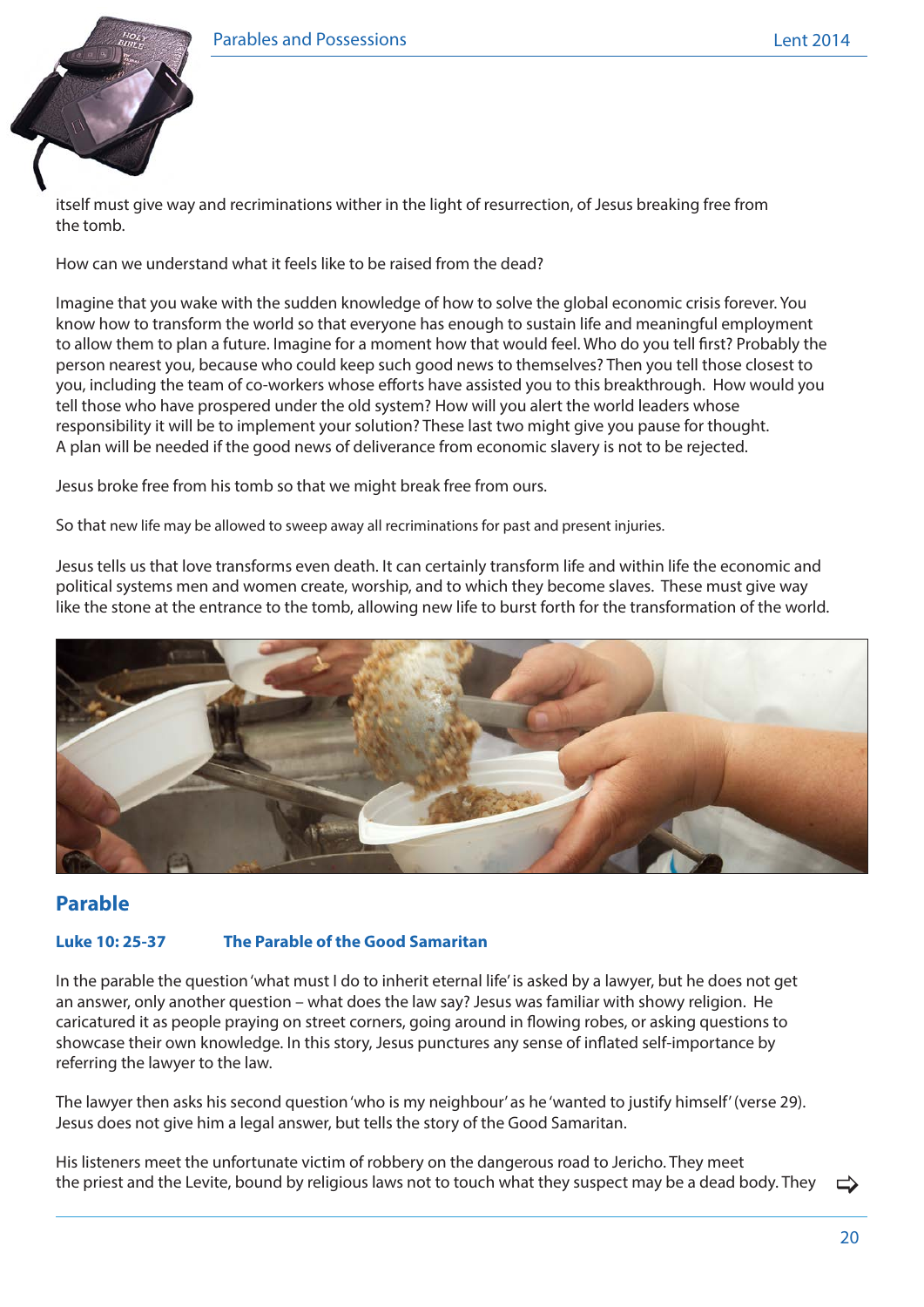

gasp to hear of the Samaritan who rides onto the scene: a man whom Jesus' listeners would have reviled.

It was the Samaritan who practiced neighbourly love and mercy. He knew he couldn't do everything, that he didn't want a lifelong relationship with this man. But his help is not just a short-term commitment either. The Samaritan's help saved the victim, got him sorted out, back on his own two feet, and put him in touch with the support that he needed. His promise to return to pay any balance to the innkeeper shows that he follows it through, to make sure everything is all right.

Jesus asks the lawyer to identify which character was the neighbour to the victim. In the reply we see a role for the Church. The Church does not need to be an expert, it doesn't need to be the best service provider, but it can help people to get the support they need.

The story illustrates the transformative power of love and mercy when practiced by ordinary people. Neighbourliness can transform the world.

Jesus shows that our neighbours aren't always the people we find it easy to relate to. They are often the people with whom we find it most difficult to get along. Just as God did not wait until we were good before reaching out to us in love, so we need to show love, compassion and care to those in need, regardless of whether we like them or if they are people like us.



#### **Go and do likewise: what it means for us today**

A quick look at the magazine rack in any newsagent's store will remind us that we live in a celebrity culture where celebrity lifestyles are valued more than any other. Flicking through dozens of TV channels with the focus on possessions, property, wealth, glamour is perturbing. A Christian ethic is no longer the norm but is deeply counter-cultural.

A society which seems to encourage a lifestyle which is not in anyone's best interests is hardly likely to make it easy for people to think about where their clothes come from or the ecological damage which may be caused through unnecessary air travel.

It is difficult to escape these cultural influences. They are all around us. These influences have also encouraged us to think more of ourselves as individuals rather than as part of a family, community, or nation. They also encourage us to think of other nations as completely foreign rather than as part of a community of nations. And that kind of culture makes it difficult for us to live in a right relationship with God.

All of this calls for a new way of thinking about how we are living our lives, the things we value, the